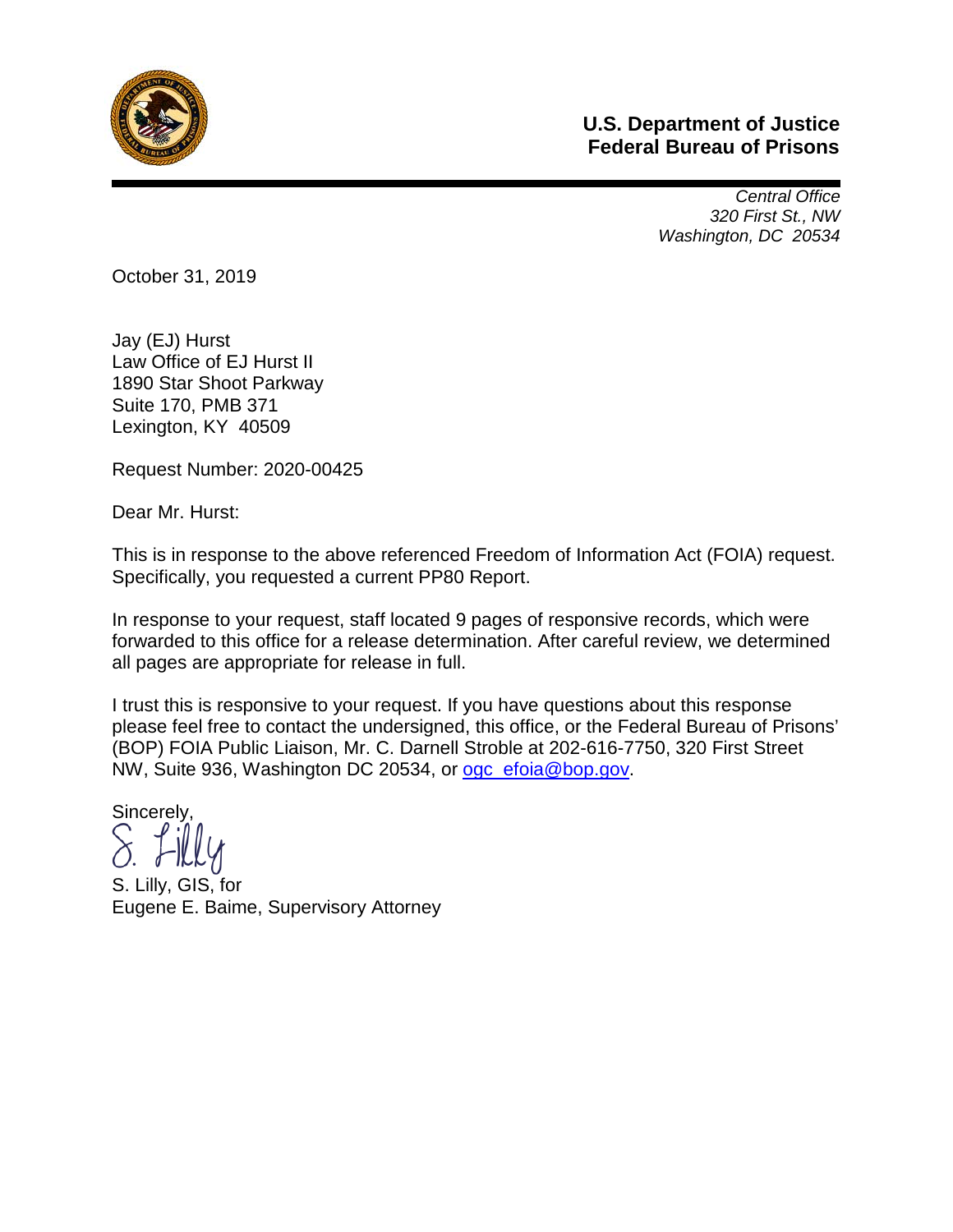| $^\star$<br>LVNAU       | POPULATION REPORT |                  |             |                |                |         | $^\star$<br>$10 - 24 - 2019$ |              |        |  |
|-------------------------|-------------------|------------------|-------------|----------------|----------------|---------|------------------------------|--------------|--------|--|
| $\star$<br>PAGE 002     |                   |                  |             |                |                | $\star$ |                              | 07:14:49     |        |  |
|                         |                   | CURR RATED RATED |             | PIPI           | PIPO           | PROJ    |                              | PROJ TARGT   | POP    |  |
|                         | POP               | CAP              | <b>CAP%</b> | IN             | <b>OUT</b>     | POP     | <b>POP%</b>                  | POP          | ADJMT  |  |
| ALDERSON FPC (F)        | 604               | 744              | $-19$       | 45             | 19             | 630     | $-15$                        | 764          | 134    |  |
| ALDERSON FPC-RDAP (F)   | 246               | 248              | $-1$        | 3              | 22             | 227     | $-8$                         | 248          | 21     |  |
| ALICEVILLE FCI          | 1299              | 1536             | $-15$       | 68             | 58             | 1309    | $-15$                        | 1822         | 513    |  |
| ALICEVILLE FCI SCP      | 261               | 256              | $\sqrt{2}$  | 19             | 14             | 266     | $\overline{4}$               | 263          | $-3$   |  |
| ALLENWOOD LOW FCI       | 1190              | 868              | 37          | 56             | 45             | 1201    | 38                           | 1117         | $-84$  |  |
| ALLENWOOD LOW FCI-RDAP  | 109               | 124              |             |                | 2              | 118     | $-5$                         | 124          | 6      |  |
| ALLENWOOD MED FCI       | 1097              | 771              | $-12$       | 11<br>37       |                |         |                              | 947          | $-138$ |  |
| ALLENWOOD MED FCI (SP)  |                   |                  | 42          |                | 49             | 1085    | 41                           |              |        |  |
|                         | 72                | 54               | 33          | $\mathbf 0$    | 0              | 72      | 33                           | 54           | $-18$  |  |
| ALLENWOOD MED FCI-RDAP  | 105               | 91               | 15          | 3              | 2              | 106     | 16                           | 91           | $-15$  |  |
| ALLENWOOD USP           | 685               | 400              | 71          | 57             | 18             | 724     | 81                           | 525          | $-199$ |  |
| ALLENWOOD USP-CHALLENGE | 64                | 75               | $-15$       | $\circ$        | $\circ$        | 64      | $-15$                        | 75           | 11     |  |
| ALLENWOOD USP-MENT HLTH | 30                | 38               | $-21$       | 0              | $\mathbf 0$    | 30      | $-21$                        | 38           | 8      |  |
| ALLENWOOD USP-TCU       | 30                | 73               | $-59$       | $\mathbf 1$    | $\mathbf 1$    | 30      | $-59$                        | 73           | 43     |  |
| ASHLAND FCI             | 1068              | 747              | 43          | 60             | 47             | 1081    | 45                           | 961          | $-120$ |  |
| ASHLAND FCI SCP         | 178               | 296              | $-40$       | 24             | 8              | 194     | $-34$                        | 251          | 57     |  |
| ATLANTA USP             | 1367              | 1040             | 31          | 41             | 62             | 1346    | 29                           | 1278         | $-68$  |  |
| ATLANTA USP DET CTR     | 503               | 370              | 36          | 1              | 446            | 58      | $-84$                        | 370          | 312    |  |
| ATLANTA USP SCP         | 142               | 488              | $-71$       | 5              | 7              | 140     | -71                          | 413          | 273    |  |
| ATLANTA USP-MENT HLTH   | 23                | 30               | $-23$       | $\mathbf 1$    | $\mathbf{1}$   | 23      | $-23$                        | 30           | 7      |  |
| ATWATER USP             | 873               | 720              | 21          | 65             | 32             | 906     | 26                           | 944          | 38     |  |
| ATWATER USP SCP         | 101               | 128              | $-21$       | 32             | $\mathbf{2}$   | 131     | 2                            | 108          | $-23$  |  |
| ATWATER USP-CHALLENGE   | 113               | 80               | 41          | 2              | $1\,$          | 114     | 43                           | 80           | $-34$  |  |
| ATWATER USP-RHU         | 72                | 80               | $-10$       | $\epsilon$     | 5              | 73      | $-9$                         | 80           | 7      |  |
| BASTROP FCI             | 1102              | 818              | 35          | 59             | 49             | 1112    | 36                           | 1053         | $-59$  |  |
| BASTROP FCI SCP         | 175               | 122              | 43          | 13             | 7              | 181     | 48                           | 103          | $-78$  |  |
| BASTROP FCI-RDAP        | 115               | 115              | $\circ$     | 3              | 5              | 113     | $-2$                         | 115          | 2      |  |
| BEAUMONT FCI SCP        | 434               | 384              | 13          | 36             | 9              | 461     | 20                           | 325          | $-136$ |  |
| BEAUMONT FCI SCP-RDAP   | 129               | 128              | $1\,$       | $\circ$        | 14             | 115     | $-10$                        | 128          | 13     |  |
| BEAUMONT FCI-LOW        | 1659              | 1280             | 30          | 33             | 40             | 1652    | 29                           | 1647         | $-5$   |  |
| BEAUMONT FCI-LOW RDAP   | 283               | 256              | 11          | 2              | 18             | 267     | 4                            | 256          | $-11$  |  |
| BEAUMONT FCI-MED        | 1461              | 1056             | 38          | 62             | 47             | 1476    | 40                           | 1297         | $-179$ |  |
| BEAUMONT FCI-MED RDAP   | 109               | 85               | 28          | 9              | 5              | 113     | 33                           | 85           | $-28$  |  |
| BEAUMONT USP            | 914               | 800              | 14          | 54             | 29             | 939     | 17                           | 1049         | 110    |  |
| BEAUMONT USP-CHALLENGE  | 76                | 80               | $-5$        | $\mathbf 0$    | $\mathbf 1$    | 75      | -6                           | 80           | 5      |  |
| BEAUMONT USP-RDAP       | 89                | 77               | 16          | 9              | $\mathbf 0$    | 98      | 27                           | 77           | $-21$  |  |
| BECKLEY FCI             | 1260              | 935              | 35          | $17$           | $4\,8$         | 1229    |                              | 31 1149      | $-80$  |  |
| BECKLEY FCI SCP         | 120               | 384              | $-69$       | $\overline{5}$ | 11             |         |                              | 114 - 70 325 | 211    |  |
| BECKLEY FCI-BRAVE       | 148               | 96               | 54          | 10             | $\overline{2}$ | 156     |                              | 63 96        | $-60$  |  |
| BECKLEY FCI-RDAP        | 130               | 96               | 35          | 10             | $\mathbf 1$    | 139     | 45                           | 96           | $-43$  |  |
| BENNETTSVILLE FCI       | 1301              | 1152             | 13          | 82             | 67             | 1316    | 14                           | 1415         | 99     |  |
| BENNETTSVILLE FCI SCP   | 120               | 128              | $-6$        | 16             | 12             | 124     | $-3$                         | 108          | $-16$  |  |
| BERLIN FCI              | 679               | 1149             | $-41$       | 27             | 27             | 679     | -41                          | 1411         | 732    |  |
| BERLIN FCI SCP          | 63                | 128              | $-51$       | $\mathbf{2}$   | $\mathbf{1}$   | 64      | $-50$                        | 108          | 44     |  |
| BIG SANDY USP           | 1056              | 800              | 32          | 164            | 48             | 1172    | 47                           | 1049         | $-123$ |  |
| BIG SANDY USP SCP       | 76                | 128              | $-41$       | 3              | 8              | 71      | -45                          | 108          | 37     |  |
| BIG SANDY USP-CHALLENGE | 65                | 74               | $-12$       | $\circ$        | 2              | 63      | $-15$                        | 74           | 11     |  |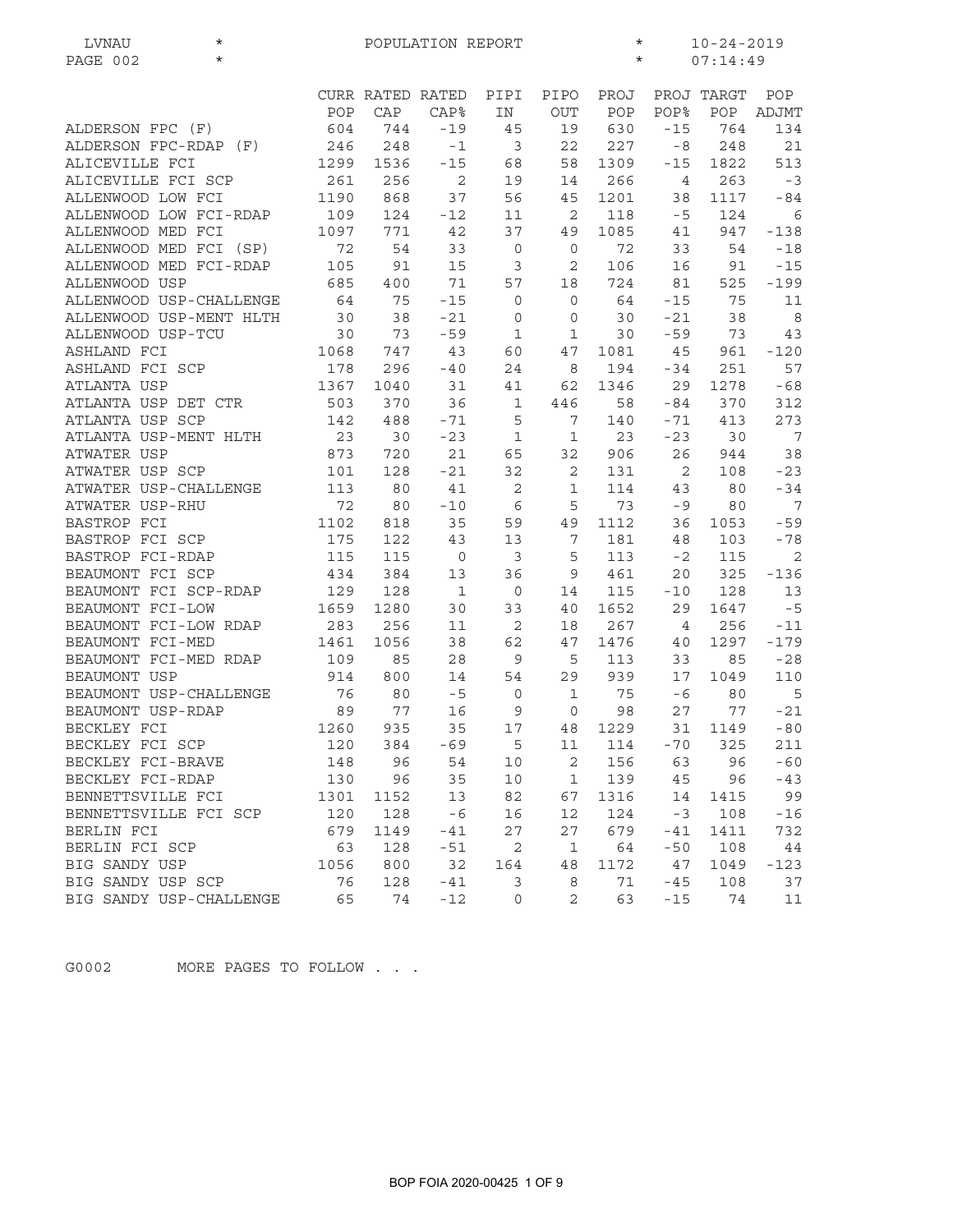| $^\star$<br>LVNAU          |                 |         | POPULATION REPORT       |                            | $\star$<br>$10 - 24 - 2019$ |         |                 |            |                 |
|----------------------------|-----------------|---------|-------------------------|----------------------------|-----------------------------|---------|-----------------|------------|-----------------|
| $\star$<br>PAGE 003        |                 |         |                         |                            |                             | $\star$ |                 | 07:14:49   |                 |
|                            |                 |         | CURR RATED RATED        | PIPI                       | PIPO                        | PROJ    |                 | PROJ TARGT | POP             |
|                            | POP             | CAP     | CAP <sup>8</sup>        | IN                         | OUT                         | POP     | POP%            | POP        | ADJMT           |
| BIG SANDY USP-RDAP         | 62              | 74      | $-16$                   | 11                         | 2                           | 71      | $-4$            | 74         | $\mathbf{3}$    |
| BIG SPRING CI              | 1691            | 1732    | $-2$                    | 117                        | 91                          | 1717    | $-1$            | 1732       | 15              |
| BIG SPRING CI FL           | 1755            | 1800    | $-2$                    | 131                        | 121                         | 1765    | $-2$            | 1800       | 35              |
| BIG SPRING FCI             | 1112            | 883     | 26                      | 45                         | 86                          | 1071    | 21              | 1136       | 65              |
| BIG SPRING FCI SCP         | 167             | 144     | 16                      | 15                         | 15                          | 167     | 16              | 122        | $-45$           |
| BROOKLYN MDC CAD-MALE      | 114             | 170     | $-33$                   | 12                         | 11                          | 115     | $-32$           | 170        | 55              |
| BROOKLYN MDC-FEMALE        | 27              | 110     | $-75$                   | $\overline{0}$             | $\overline{4}$              | 23      | $-79$           | 110        | 87              |
| BROOKLYN MDC-MALE          | 1461            | 1475    | $-1$                    | 1                          | 424                         | 1038    | $-30$           | 1475       | 437             |
| BRYAN FPC (F)              | 747             | 567     | 32                      | 59                         | 32                          | 774     | 37              | 582        | -192            |
| BRYAN FPC-RDAP (F)         | 186             | 180     | $\overline{\mathbf{3}}$ | 2                          | 23                          | 165     | $-8$            | 180        | 15              |
| BUTNER FCI II-GEN POP      | 1490            | 1056    | 41                      | 51                         | 57                          | 1484    | 41              | 1297       | $-187$          |
| BUTNER FCI II-RDAP         | 94              | 95      | $-1$                    | 11                         | $\overline{4}$              | 101     | 6               | 95         | $-6$            |
| BUTNER FCI SCP (M)         | 278             | 296     | $-6$                    | 34                         | 13                          | 299     | 1               | 251        | $-48$           |
| BUTNER FCI-GEN POP         | 465             | 289     | 61                      | 21                         | 8                           | 478     | 65              | 355        | $-123$          |
| BUTNER FCI-LOW             | 1175            | 992     | 18                      | 54                         | 40                          | 1189    | 20 <sub>o</sub> | 1276       | 87              |
| BUTNER FCI-MEN HLTH        | 51              | 58      | $-12$                   | $\mathbf 0$                | $\mathbf 1$                 | 50      | $-14$           | 58         | 8               |
| BUTNER FCI-RDAP            | 93              | 76      | 22                      | 5                          | $\mathbf{2}$                | 96      | 26              | 76         | $-20$           |
| BUTNER FCI-SEX OFF PGM     | 62              | 69      | $-10$                   | $\mathbf{1}$               | $\mathbf 0$                 | 63      | $-9$            | 69         | $6\overline{6}$ |
| BUTNER FMC CAD-MALE        | 255             | 248     | 3                       | 20                         | 19                          | 256     | $\overline{3}$  | 248        | $-8$            |
| BUTNER FMC-MED/SURG        | 417             | 404     | 3                       | 34                         | 35                          | 416     | 3               | 404        | $-12$           |
| BUTNER FMC-MENT HLTH       | 297             | 216     | 38                      | 63                         | $\overline{4}$              | 356     | 65              | 216        | $-140$          |
| CANAAN USP                 | 866             | 640     | 35                      | 79                         | 38                          | 907     | 42              | 840        | $-67$           |
| CANAAN USP SCP             | 111             | 128     | $-13$                   | 13                         | $\mathbf{1}$                | 123     | $-4$            | 108        | $-15$           |
| CANAAN USP-CHALLENGE       | 113             | 80      | 41                      | $\overline{0}$             | 3                           | 110     | 38              | 80         | $-30$           |
| CANAAN USP-HOLDOVER        | 81              | 160     | $-49$                   | $\overline{0}$             | 73                          | 8       | $-95$           | 160        | 152             |
| CANAAN USP-RDAP            | 109             | 80      | 36                      | 15                         | 7                           | 117     | 46              | 80         | $-37$           |
| CARSWELL FMC SCP (F)       | 342             | 304     | 13                      | 36                         | 16                          | 362     | 19              | 312        | $-50$           |
| CARSWELL FMC-ADMIN (F)     | $7\overline{ }$ | 24      | $-71$                   | $\overline{0}$             | $\mathbf 0$                 | 7       | $-71$           | 7          | $\overline{0}$  |
| CARSWELL FMC-CRON CARE (F) | 154             | 186     | $-17$                   | 14                         | 5                           | 163     | $-12$           | 186        | 23              |
| CARSWELL FMC-LCP (F)       | $\circ$         | 36      | $\circ$                 | 11                         | $\mathbf{0}$                | 11      | $-69$           | 36         | 25              |
| CARSWELL FMC-LOW (F)       | 953             | 386     | 147                     | 38                         | 44                          | 947     | 145             | 458        | $-489$          |
| CARSWELL FMC-MED SURG (F)  | 50              | 91      | $-45$                   | $\overline{\phantom{0}}^2$ | 4                           | 48      | $-47$           | 91         | 43              |
| CARSWELL FMC-MENT HLTH(F)  | 67              | 106     | $-37$                   | 11                         | 2                           | 76      | $-28$           | 106        | 30              |
| CARSWELL FMC-RDAP (F)      | 53              | 97      | $-45$                   | $\mathbf 1$                | $\circ$                     | 54      | $-44$           | 97         | 43              |
| CHICAGO MCC CADRE          | 121             | 88      | 38                      | 3                          | 15                          | 109     | 24              | 88         | $-21$           |
| CHICAGO MCC-FEMALE         | 26              | 19      | 37                      | $\overline{O}$             | $\overline{c}$              | 24      | 26              | 19         | $-5$            |
| CHICAGO MCC-MALE           | 508             | 286     | 78                      | 0                          | 37                          | 471     | 65              | 286        | $-185$          |
| COLEMAN FCI LOW-RDAP       |                 | 148 128 | 16                      | $\mathbf{3}$               | 9                           | 142     | 11              | 128        | $-14$           |
| COLEMAN FCI MEDIUM         | 1382            | 1056    | 31                      | 38                         | 50                          | 1370    | 30              | 1297       | $-73$           |
| COLEMAN FCI-LOW            | 1906            | 1408    | 35                      | 84                         | 82                          | 1908    | 36              | 1812       | $-96$           |
| COLEMAN FCI-SCP(F)         | 444             | 512     | $-13$                   | 25                         | 26                          | 443     | $-13$           | 526        | 83              |
| COLEMAN FCI-SKILLS         | 126             | 96      | 31                      | $\overline{0}$             | $\mathbf{1}$                | 125     | 30              | 96         | $-29$           |
| COLEMAN I USP              | 1071            | 800     | 34                      | 83                         | 65                          | 1089    | 36              | 1049       | $-40$           |
| COLEMAN I USP-CHALLENGE    | 41              | 80      | $-49$                   | $\overline{0}$             | 3                           | 38      | $-52$           | 80         | 42              |
| COLEMAN I USP-RHU          | 83              | 73      | 14                      | 14                         | $\overline{4}$              | 93      | 27              | 73         | $-20$           |
| COLEMAN II USP             | 1037            | 800     | 30                      | 18                         | 31                          | 1024    | 28              | 1049       | 25              |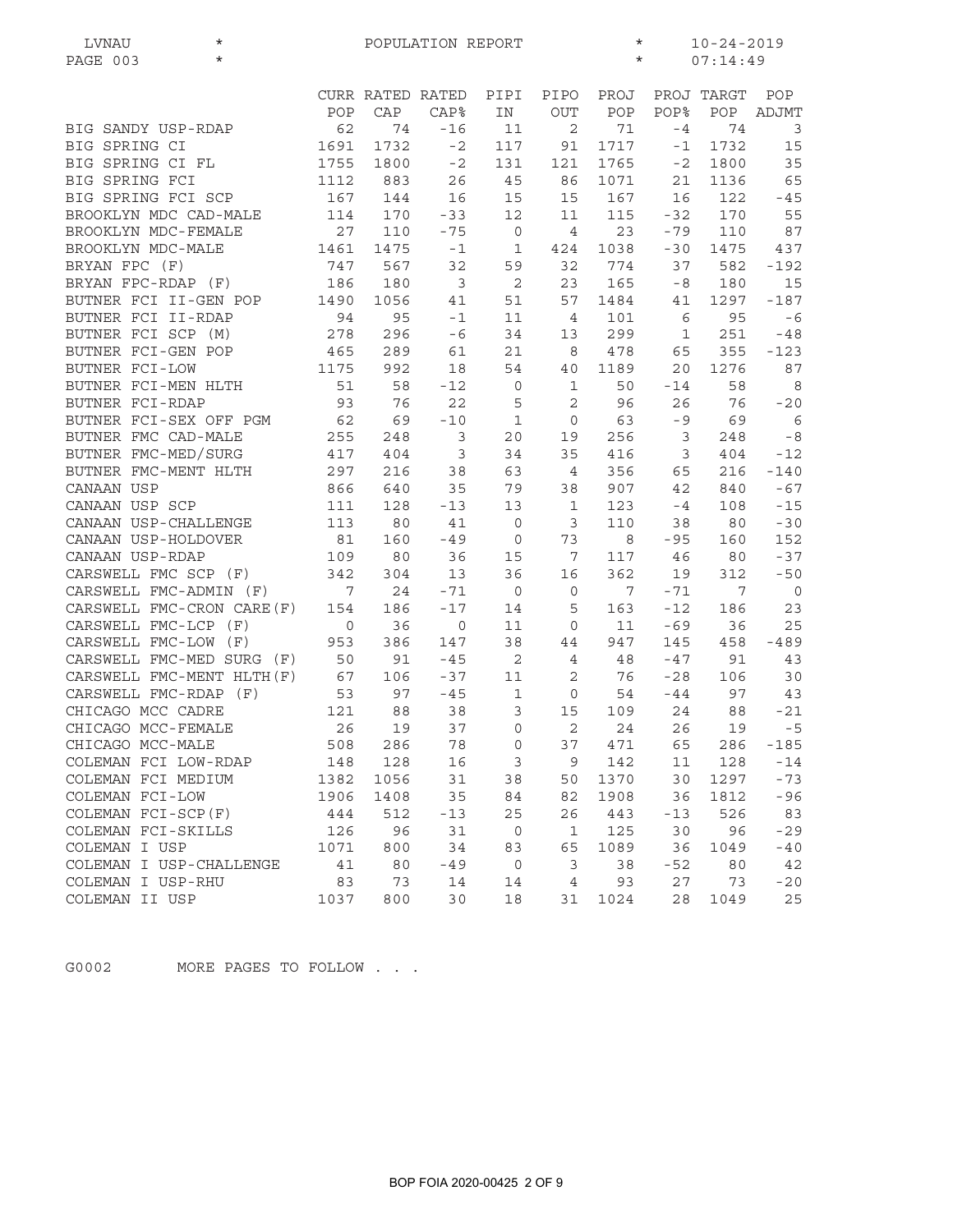| LVNAU<br>$^\star$                      | $\star$<br>$10 - 24 - 2019$<br>POPULATION REPORT |                  |                |                |                 |      |                     |            |                |  |
|----------------------------------------|--------------------------------------------------|------------------|----------------|----------------|-----------------|------|---------------------|------------|----------------|--|
| $\star$<br>PAGE 004                    |                                                  |                  |                |                |                 |      | $\star$<br>07:14:49 |            |                |  |
|                                        |                                                  |                  |                |                |                 |      |                     |            |                |  |
|                                        |                                                  | CURR RATED RATED |                | PIPI           | PIPO            | PROJ |                     | PROJ TARGT | POP            |  |
|                                        | POP                                              | CAP              | <b>CAP%</b>    | IN             | <b>OUT</b>      | POP  | <b>POP%</b>         | POP        | ADJMT          |  |
| COLEMAN II USP-CHALLENGE               | 51                                               | 78               | $-35$          | 0              | 0               | 51   | $-35$               | 78         | 27             |  |
| COLEMAN II USP-RDAP                    | 90                                               | 78               | 15             | 5              | $\mathbf{1}$    | 94   | 21                  | 78         | $-16$          |  |
| CUMBERLAND FCI                         | 901                                              | 672              | 34             | 62             | 38              | 925  | 38                  | 825        | $-100$         |  |
| CUMBERLAND FCI SCP                     | 122                                              | 128              | $-5$           | 11             | 8               | 125  | $-2$                | 108        | $-17$          |  |
| CUMBERLAND FCI SCP-RDAP                | 128                                              | 128              | $\overline{0}$ | 11             | 4               | 135  | 5                   | 128        | $-7$           |  |
| CUMBERLAND FCI-RDAP                    | 115                                              | 96               | 20             | $\overline{3}$ | 2               | 116  | 21                  | 96         | $-20$          |  |
| D. RAY JAMES CORR FACL CI              | 1786                                             | 1900             | $-6$           | 87             | 67              | 1806 | $-5$                | 1900       | 94             |  |
| DALBY CI                               | 1756                                             | 1800             | $-2$           | 119            | 134             | 1741 | $-3$                | 1800       | 59             |  |
| DANBURY FCI (M)                        | 616                                              | 412              | 50             | 39             | 31              | 624  | 51                  | 530        | $-94$          |  |
| DANBURY FCI FSL<br>(F)                 | 118                                              | 192              | $-39$          | 9              | $\overline{4}$  | 123  | $-36$               | 192        | 69             |  |
| DANBURY FCI SCP (F)                    | 162                                              | 146              | 11             | 20             | 12              | 170  | 16                  | 150        | $-20$          |  |
| DANBURY FCI-RDAP (M)                   | 81                                               | 96               | $-16$          | 14             | 8               | 87   | $-9$                | 96         | $\overline{9}$ |  |
| DANBURY FCI-SKILLS (M)                 | 42                                               | 46               | $-9$           | 1              | 0               | 43   | $-7$                | 46         | $\mathfrak{Z}$ |  |
| DEVENS FMC SCP                         | 112                                              | 122              | $-8$           | 8              | 9               | 111  | -9                  | 103        | $\sim 8$       |  |
| DEVENS FMC-CHRONIC CARE                | 248                                              | 326              | $-24$          | 8              | 10              | 246  | $-25$               | 326        | 80             |  |
| DEVENS FMC-LOW (M)                     | 441                                              | 448              | $-2$           | 23             | 33              | 431  | $-4$                | 576        | 145            |  |
| DEVENS FMC-MDU                         | 10                                               | 36               | $-72$          | 6              | $\circ$         | 16   | $-56$               | 36         | 20             |  |
| DEVENS FMC-MENT HLTH                   | 151                                              | 142              | 6              | 13             | 4               | 160  | 13                  | 142        | $-18$          |  |
| DEVENS FMC-SEX OFF PGM                 | 84                                               | 112              | $-25$          | 12             | 6               | 90   | $-20$               | 112        | 22             |  |
| DUBLIN FCI (F)                         | 902                                              | 590              | 53             | 51             | 68              | 885  | 50                  | 700        | $-185$         |  |
| DUBLIN FCI SCP (F)                     | 177                                              | 194              | $-9$           | 18             | 13              | 182  | -6                  | 199        | 17             |  |
| DUBLIN FCI-RDAP (F)                    | 140                                              | 112              | 25             | $\mathbf{1}$   | 10              | 131  | 17                  | 112        | $-19$          |  |
| <b>DULUTH FPC</b>                      | 395                                              | 753              | $-48$          | 29             | 16              | 408  | $-46$               | 637        | 229            |  |
| DULUTH FPC-RDAP                        | 105                                              | 148              | $-29$          | $\mathbf{3}$   | 10              | 98   | -34                 | 148        | 50             |  |
| EDGEFIELD FCI                          | 1356                                             | 960              | 41             | 24             | 38              | 1342 | 40                  | 1179       | $-163$         |  |
| EDGEFIELD FCI SCP                      | 382                                              | 384              | $-1$           | 20             | 19              | 383  | 0                   | 325        | $-58$          |  |
| EDGEFIELD FCI SCP-RDAP                 | 118                                              | 128              | $-8$           | 3              | $\mathsf 9$     | 112  | $-12$               | 128        | 16             |  |
| EL RENO FCI                            | 870                                              |                  |                |                |                 |      |                     | 663        |                |  |
|                                        |                                                  | 540              | 61             | 72             | 42              | 900  | 67                  |            | -237           |  |
| EL RENO FCI SCP                        | 253                                              | 216              | 17             | 16             | 11              | 258  | 19                  | 183        | $-75$          |  |
| EL RENO FCI-RDAP                       | 111                                              | 180              | $-38$          | $\overline{3}$ | 11              | 103  | $-43$               | 180        | 77             |  |
| ELKTON FCI                             | 1921                                             | 1408             | 36             | 67             | 62              | 1926 | 37                  | 1812       | $-114$         |  |
| ELKTON FCI FSL<br>ELKTON FCI FSL-CADRE | 364                                              | 384              | $-5$           | 19             | 24              | 359  | $-7$                | 384        | 25             |  |
| ELKTON FCI-RDAP                        | 103                                              | 128              | $-20$          | 3              | 7               | 99   | $-23$               | 128        | 29             |  |
|                                        | 52                                               | 128              | $-59$          | 2              | 8               | 46   | -64                 | 128        | 82             |  |
| ENGLEWOOD FCI                          | 697                                              | 366              | 90             | 43             | 24              | 716  | 96                  | 471        | $-245$         |  |
| ENGLEWOOD FCI DET CTR                  | 188                                              | 118              | 59             | - 6            | $7\overline{ }$ | 187  | 58                  | 118        | $-69$          |  |
| ENGLEWOOD FCI SCP                      | 133                                              | 101              | 32             | 4              | 7               | 130  | 29                  | 86         | $-44$          |  |
| ENGLEWOOD FCI-RDAP                     | 63                                               | 31               | 103            | $\overline{4}$ | $\mathbf 0$     | 67   | 116                 | 31         | $-36$          |  |
| ESTILL FCI                             | 950                                              | 768              | 24             | 79             | 42              | 987  | 29                  | 943        | $-44$          |  |
| ESTILL FCI SCP                         | 243                                              | 256              | $-5$           | 19             | 11              | 251  | $-2$                | 217        | $-34$          |  |
| FAIRTON FCI                            | 879                                              | 682              | 29             | 38             | 28              | 889  | 30                  | 838        | $-51$          |  |
| FAIRTON FCI SCP                        | 111                                              | 104              | 7              | 3              | $\epsilon$      | 108  | 4                   | 88         | $-20$          |  |
| FAIRTON FCI-RDAP                       | 80                                               | 94               | $-15$          | $\overline{4}$ | 2               | 82   | $-13$               | 94         | $12$           |  |
| FAIRTON FCI-SPEC UNIT                  | 66                                               | 54               | 22             | $\circ$        | 2               | 64   | 19                  | 54         | $-10$          |  |
| FLORENCE ADM-CONTROL UNIT              | 78                                               | 78               | $\mathsf{O}$   | 2              | $\mathbf 0$     | 80   | 3                   | 78         | $-2$           |  |
| FLORENCE FCI                           | 855                                              | 651              | 31             | 84             | 52              | 887  | 36                  | 800        | $-87$          |  |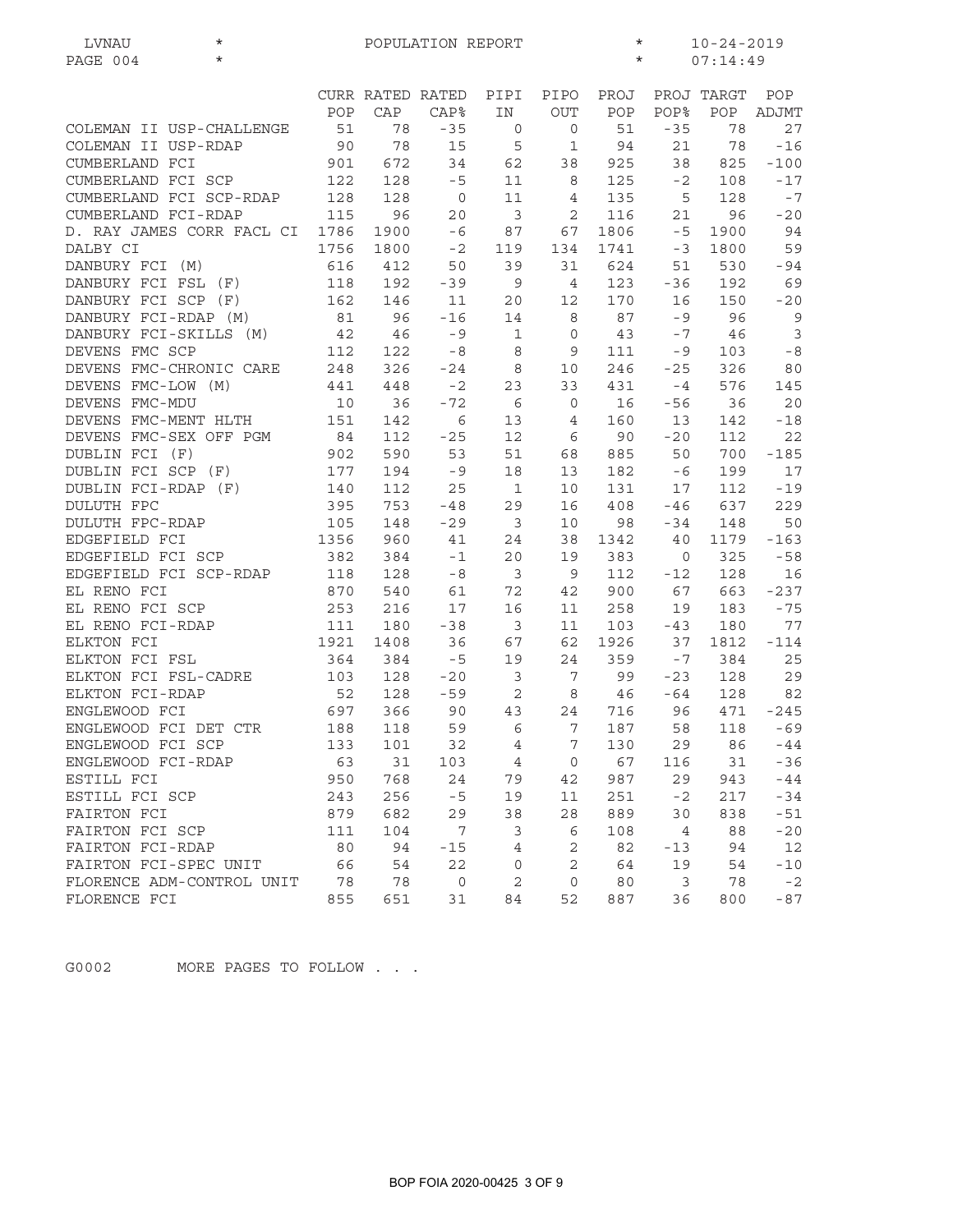| LVNAU<br>$\star$<br>$\star$<br>PAGE 005 |                |                  | POPULATION REPORT |              |                | $\star$<br>$\star$ | $10 - 24 - 2019$<br>07:14:49 |            |        |  |
|-----------------------------------------|----------------|------------------|-------------------|--------------|----------------|--------------------|------------------------------|------------|--------|--|
|                                         |                |                  |                   |              |                |                    |                              |            |        |  |
|                                         |                | CURR RATED RATED |                   | PIPI         | PIPO           | PROJ               |                              | PROJ TARGT | POP    |  |
|                                         | POP            | CAP              | <b>CAP%</b>       | IN           | <b>OUT</b>     | POP                | POP%                         | POP        | ADJMT  |  |
| FLORENCE FCI SCP                        | 312            | 384              | $-19$             | 27           | 9              | 330                | $-14$                        | 325        | $-5$   |  |
| FLORENCE FCI SCP-RDAP                   | 111            | 128              | $-13$             | 1            | 5              | 107                | $-16$                        | 128        | 21     |  |
| FLORENCE FCI-RDAP                       | 109            | 95               | 15                | $\mathbf{1}$ | 2              | 108                | 14                           | 95         | $-13$  |  |
| FLORENCE HIGH USP                       | 780            | 480              | 63                | 53           | 40             | 793                | 65                           | 630        | $-163$ |  |
| FLORENCE HIGH USP-STAGES                | 18             | 70               | $-74$             | $\mathbf 1$  | 3              | 16                 | $-77$                        | 70         | 54     |  |
| FLORENCE HIGH USP-STPD                  | 41             | 80               | $-49$             | $\mathbf 0$  | 2              | 39                 | $-51$                        | 80         | 41     |  |
| FLORENCE MAX USP                        | 290            | 473              | $-39$             | 11           | 4              | 297                | $-37$                        | 473        | 176    |  |
| FORREST CITY FCI                        | 1728           | 1280             | 35                | 82           | 67             | 1743               | 36                           | 1647       | $-96$  |  |
| FORREST CITY FCI SCP                    | 255            | 256              | $\mathsf{O}$      | 14           | 5              | 264                | 3                            | 217        | -47    |  |
| FORREST CITY FCI-RDAP                   | 117            | 256              | $-54$             | $\mathbf{1}$ | 4              | 114                | $-55$                        | 256        | 142    |  |
| FORREST CITY MED FCI                    | 913            | 651              | 40                | 70           | 37             | 946                | 45                           | 800        | $-146$ |  |
| FORREST CITY MED FCI-RDAP 129           |                | 93               | 39                | 17           | $\overline{4}$ | 142                | 53                           | 93         | $-49$  |  |
| FORT DIX FCI SAT CAMP                   | 299            | 334              | $-10$             | 22           | 15             | 306                | - 8                          | 283        | $-23$  |  |
| FORT DIX FCI-GEN POP                    | 3323           | 3781             | $-12$             | 115          | 166            | 3272               | $-13$                        | 4865       | 1593   |  |
| FORT DIX FCI-RDAP                       | 190            | 260              | $-27$             | 2            | 3              | 189                | $-27$                        | 260        | 71     |  |
| FORT WORTH FMC-CADRE                    | 323            | 300              | 8                 | $\mathsf{O}$ | 15             | 308                | 3                            | 300        | $-8$   |  |
| FORT WORTH FMC-DET CTR                  | 113            | 63               | 79                | 12           | 7              | 118                | 87                           | 63         | $-55$  |  |
| FORT WORTH FMC-GEN POP                  | 589            | 466              | 26                | 56           | 17             | 628                | 35                           | 600        | $-28$  |  |
| FORT WORTH FMC-MEDICAL                  | 322            | 302              | 7                 | 11           | 13             | 320                | 6                            | 302        | $-18$  |  |
| FORT WORTH FMC-MENT HLTH                | 16             | 25               | $-36$             | $\mathbf 0$  | $\mathbf 0$    | 16                 | -36                          | 25         | 9      |  |
| FORT WORTH FMC-RDAP                     | 150            | 95               | 58                | 4            | 8              | 146                | 54                           | 95         | $-51$  |  |
| GILMER FCI                              | 1416           | 1152             | 23                | 133          | 75             | 1474               | 28                           | 1415       | $-59$  |  |
| GILMER FCI SCP                          | 77             | 128              | $-40$             | 3            | 3              | 77                 | -40                          | 108        | 31     |  |
| GREAT PLAINS CI                         | 1838           | 1940             | $-5$              | 148          | 117            | 1869               | $-4$                         | 1940       | 71     |  |
| GREENVILLE FCI                          | 1036           | 726              | 43                | 52           | 43             | 1045               | 44                           | 892        | $-153$ |  |
| GREENVILLE FCI SCP F                    | 190            | 128              | 48                | 18           | 12             | 196                | 53                           | 131        | $-65$  |  |
| GREENVILLE FCI-RDAP (F)                 | 112            | 128              | $-12$             | 6            | 5              | 113                | $-12$                        | 128        | 15     |  |
| GUAYNABO MDC CAD-FEMALE                 | $\overline{0}$ | 40               | 0                 | 0            | $\mathsf{O}$   | $\overline{O}$     | $\circ$                      | 40         | 40     |  |
| GUAYNABO MDC CAD-MALE                   | 85             | 140              | $-39$             | 6            | 24             | 67                 | -52                          | 140        | 73     |  |
| GUAYNABO MDC-FEMALE                     | 70             | 61               | 15                | 0            | $\mathbf{1}$   | 69                 | 13                           | 61         | $-8$   |  |
| GUAYNABO MDC-MALE                       | 1062           | 656              | 62                | 0            | 25             | 1037               | 58                           | 656        | $-381$ |  |
| HAZELTON FCI                            | 1227           | 1152             | 7                 | 85           | 88             | 1224               | 6                            | 1415       | 191    |  |
| HAZELTON FCI-FEMALE                     | 497            | 384              | 29                | 56           | 25             | 528                | 38                           | 456        | $-72$  |  |
| HAZELTON FCI-FEMALE RDAP                | 86             | 118              | $-27$             | $\mathbf 1$  | $\overline{0}$ | 87                 | $-26$                        | 118        | 31     |  |
| HAZELTON USP                            | 964            | 881              | 9                 | 119          | 39             | 1044               | 19                           | 1156       | 112    |  |
| HAZELTON USP SCP                        | 107            | 256              | $-58$             | 5            |                | 11 101 -61         |                              | 217        | 116    |  |
| HAZELTON USP-CHALLENGE                  | 115            | 76               | 51                | 1            | 1              | 115                | 51                           | 76         | $-39$  |  |
| HERLONG FCI                             | 882            | 672              | 31                | 80           | 43             | 919                | 37                           | 825        | -94    |  |
| HERLONG FCI SCP                         | 80             | 128              | $-37$             | 21           | 5              | 96                 | $-25$                        | 108        | 12     |  |
| HERLONG FCI-RDAP                        | 77             | 120              | $-36$             | 15           | 3              | 89                 | $-26$                        | 120        | 31     |  |
| HONOLULU FDC (F)                        | 55             | 78               | $-29$             | 0            | 8              | 47                 | $-40$                        | 78         | 31     |  |
| HONOLULU FDC (M)                        | 108            | 156              | $-31$             | 0            | 3              | 105                | $-33$                        | 156        | 51     |  |
| HONOLULU FDC - INS                      | 110            | 78               | 41                | 0            | 10             | 100                | 28                           | 78         | $-22$  |  |
| HONOLULU FDC-CADRE                      | 95             | 124              | $-23$             | 8            | 17             | 86                 | $-31$                        | 124        | 38     |  |
| HONOLULU FDC-CADRE (F)                  | $\circ$        | 176              | $\circ$           | 3            | 0              | 3                  | $-98$                        | 176        | 173    |  |
| HONOLULU FDC-HOLDOVER                   | 114            | 156              | $-27$             | 0            | 4              | 110                | $-29$                        | 156        | 46     |  |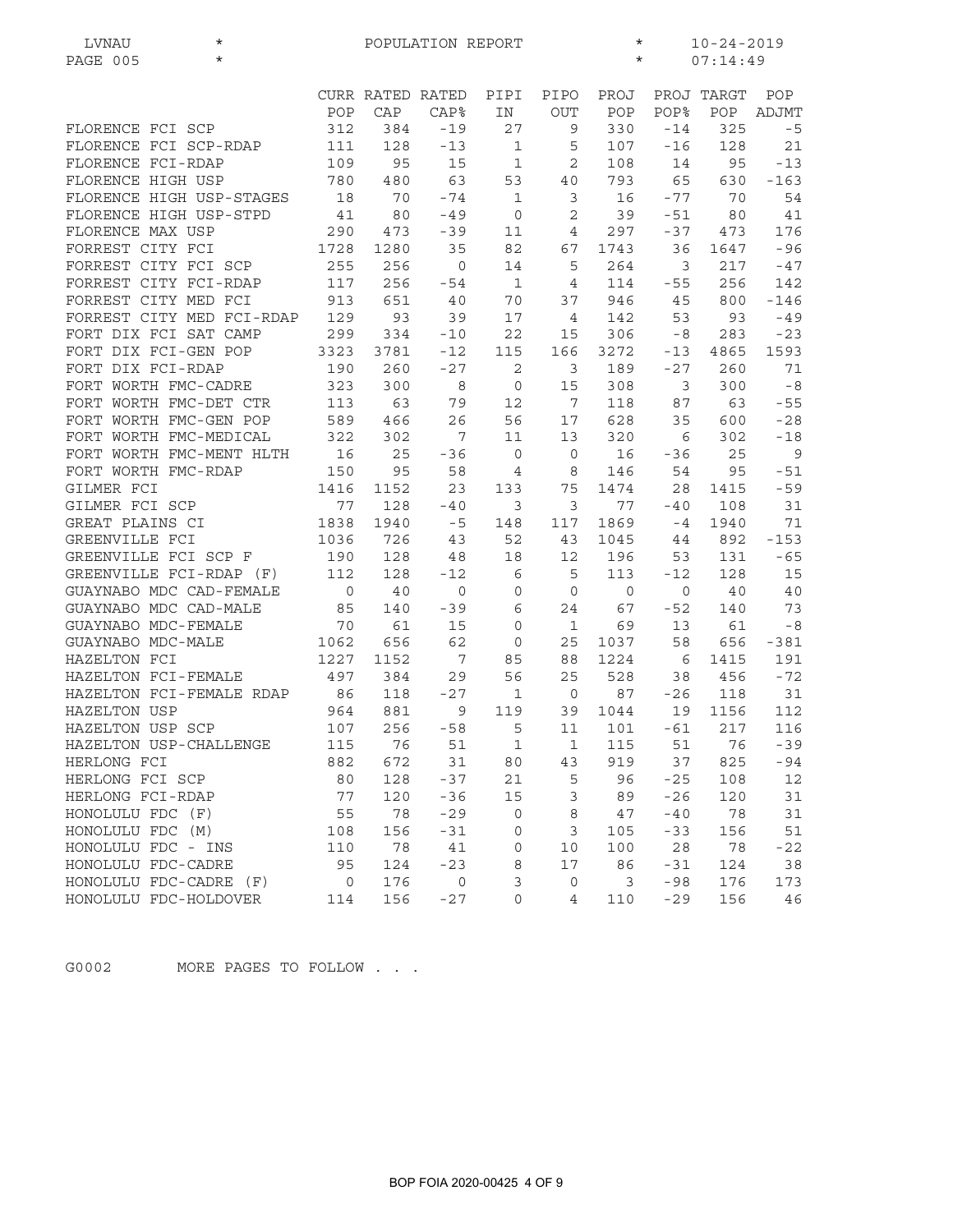| $\star$<br>PAGE 006<br>$\star$<br>07:14:49<br>PIPO<br>PROJ<br>PROJ TARGT<br>POP<br>CURR RATED RATED<br>PIPI<br>POP<br>CAP<br><b>CAP%</b><br><b>OUT</b><br>POP<br>POP%<br>POP<br>ADJMT<br>IN<br>113<br>HOUSTON FDC CAD-MALE<br>124<br>$-9$<br>14<br>104<br>$-16$<br>124<br>5 |                         |
|-----------------------------------------------------------------------------------------------------------------------------------------------------------------------------------------------------------------------------------------------------------------------------|-------------------------|
|                                                                                                                                                                                                                                                                             |                         |
|                                                                                                                                                                                                                                                                             |                         |
|                                                                                                                                                                                                                                                                             |                         |
|                                                                                                                                                                                                                                                                             | 20                      |
| HOUSTON FDC SHT TRM SEN-F<br>32<br>67<br>6<br>67<br>$-52$<br>9<br>29<br>$-57$                                                                                                                                                                                               | 38                      |
| HOUSTON FDC-FEMALE<br>64<br>39<br>64<br>$\circ$<br>9<br>55<br>41<br>39                                                                                                                                                                                                      | $-16$                   |
| HOUSTON FDC-MALE<br>$\mathbf 1$<br>560<br>468<br>20<br>470<br>$\circ$<br>468<br>91                                                                                                                                                                                          | $-2$                    |
| <b>JESUP FCI</b><br>959<br>744<br>971<br>914<br>29<br>43<br>31<br>31                                                                                                                                                                                                        | $-57$                   |
| <b>JESUP FCI FSL</b><br>5<br>17<br>466<br>444<br>18<br>465<br>5<br>444                                                                                                                                                                                                      | $-21$                   |
| JESUP FCI FSL-RDAP<br>64<br>$\mathbf{1}$<br>$\mathbf{1}$<br>64<br>64<br>64<br>0<br>$\circ$                                                                                                                                                                                  | $\overline{0}$          |
| JESUP FCI SCP<br>157<br>128<br>17<br>160<br>23<br>14<br>25<br>108                                                                                                                                                                                                           | $-52$                   |
| LA TUNA FCI<br>731<br>420<br>74<br>36<br>38<br>729<br>74<br>540                                                                                                                                                                                                             | $-189$                  |
| LA TUNA FCI FSL<br>36<br>99<br>$-64$<br>$\mathbf 0$<br>3<br>33<br>$-67$<br>99                                                                                                                                                                                               | 66                      |
| LA TUNA FCI FSL-CADRE<br>$\overline{0}$<br>$\mathbf{0}$<br>143<br>143<br>0<br>0<br>0<br>$\circ$                                                                                                                                                                             | 143                     |
| LA TUNA FCI SCP<br>212<br>243<br>206<br>$-13$<br>14<br>18<br>208<br>$-14$                                                                                                                                                                                                   | $-2$                    |
| LA TUNA FCI-MEX TRTY EXCH<br>$\overline{0}$<br>28<br>$\mathbf{2}$<br>$-93$<br>28<br>0<br>$\mathbf 0$<br>2                                                                                                                                                                   | 26                      |
| 72<br>LA TUNA FCI-RDAP<br>73<br>68<br>$-6$<br>72<br>1<br>$\mathbf 0$<br>5                                                                                                                                                                                                   | $\overline{4}$          |
| LEAVENWORTH USP<br>1364<br>979<br>1364<br>39<br>1203<br>39<br>84<br>84                                                                                                                                                                                                      | $-161$                  |
| LEAVENWORTH USP SCP<br>364<br>282<br>29<br>7<br>357<br>27<br>239<br>14                                                                                                                                                                                                      | $-118$                  |
| 11<br>LEAVENWORTH USP SCP-RDP<br>90<br>$-88$<br>2<br>90<br>8<br>17<br>-81                                                                                                                                                                                                   | 73                      |
| LEAVENWORTH USP-LCP<br>$\overline{0}$<br>80<br>80<br>0<br>11<br>$\mathbf 0$<br>11<br>-86                                                                                                                                                                                    | 69                      |
| LEAVENWORTH USP-RDAP<br>9<br>75<br>$-88$<br>8<br>17<br>$-77$<br>$\mathbf 0$<br>75                                                                                                                                                                                           | 58                      |
| 1325<br>LEE USP<br>1295<br>880<br>47<br>69<br>39<br>51<br>1154                                                                                                                                                                                                              | $-171$                  |
| 2<br>2<br>LEE USP SCP<br>84<br>128<br>$-34$<br>84<br>$-34$<br>108                                                                                                                                                                                                           | 24                      |
| LEE USP-CHALLENGE<br>89<br>80<br>11<br>$\mathbf 0$<br>$\mathbf 1$<br>88<br>80<br>10                                                                                                                                                                                         | $-8$                    |
| LEWISBURG USP<br>162<br>141<br>15<br>28<br>134<br>$-5$<br>185<br>0                                                                                                                                                                                                          | 51                      |
| LEWISBURG USP SCP<br>251<br>352<br>$-29$<br>15<br>21<br>245<br>$-30$<br>298                                                                                                                                                                                                 | 53                      |
| LEWISBURG USP SCP-RDAP<br>111<br>200<br>$-44$<br>7<br>3<br>115<br>200<br>-42                                                                                                                                                                                                | 85                      |
| LEWISBURG USP-SMU<br>586<br>253<br>586<br>$-57$<br>104<br>149<br>$-75$<br>0                                                                                                                                                                                                 | 437                     |
| LEXINGTON FMC SCP(F)<br>237<br>267<br>$-11$<br>16<br>26<br>227<br>$-15$<br>274                                                                                                                                                                                              | 47                      |
| LEXINGTON FMC-MALE<br>927<br>618<br>50<br>60<br>51<br>936<br>51<br>795                                                                                                                                                                                                      | -141                    |
| LEXINGTON FMC-MED/SURG(M)<br>236<br>573<br>$-59$<br>17<br>12<br>573<br>241<br>-58                                                                                                                                                                                           | 332                     |
| LEXINGTON FMC-RDAP M<br>106<br>12<br>2<br>105<br>$\mathbf 1$<br>116<br>10<br>105                                                                                                                                                                                            | $-11$                   |
| LOMPOC FCI<br>1271<br>773<br>64<br>62<br>1284<br>66<br>995<br>49                                                                                                                                                                                                            | $-289$                  |
| LOMPOC FCI RDAP<br>87<br>$\mathbf 1$<br>$-99$<br>5<br>87<br>1<br>5<br>-94                                                                                                                                                                                                   | 82                      |
| LOMPOC USP<br>1201<br>19<br>99<br>1167<br>1239<br>1009<br>133<br>16                                                                                                                                                                                                         | 72                      |
| LOMPOC USP SCP<br>342<br>276<br>24<br>29<br>20<br>351<br>27<br>234                                                                                                                                                                                                          | $-117$                  |
| LOMPOC USP SCP N<br>7<br>153<br>160<br>64<br>210<br>31<br>135<br>$-4$                                                                                                                                                                                                       | $-75$                   |
| LORETTO FCI<br>891 677<br>32<br>31<br>920<br>36 871<br>60                                                                                                                                                                                                                   | $-49$                   |
| LORETTO FCI SCP<br>107<br>$-20$<br>2<br>90<br>86<br>6<br>$-16$<br>91                                                                                                                                                                                                        | $\mathbf{1}$            |
| LOS ANGELES MDC-CADRE<br>136<br>$-16$<br>114<br>28<br>25<br>117<br>$-14$<br>136                                                                                                                                                                                             | 19                      |
| LOS ANGELES MDC-FEMALE<br>47<br>53<br>$-11$<br>3<br>$\overline{0}$<br>50<br>53<br>-6                                                                                                                                                                                        | $\overline{\mathbf{3}}$ |
| LOS ANGELES MDC-MALE<br>424<br>291<br>46<br>9<br>15<br>418<br>291<br>44                                                                                                                                                                                                     | -127                    |
| MANCHESTER FCI<br>760<br>23<br>962<br>27<br>935<br>71<br>44<br>934                                                                                                                                                                                                          | $-28$                   |
| MANCHESTER FCI SCP<br>3<br>$-72$<br>148<br>512<br>$-71$<br>9<br>142<br>433                                                                                                                                                                                                  | 291                     |
| MARIANNA FCI SCP (F)<br>296<br>$\mathbf 0$<br>3<br>163<br>$-45$<br>160<br>$-46$<br>304                                                                                                                                                                                      | 144                     |
| MARIANNA FCI-MALE<br>662<br>5<br>0<br>0<br>5<br>-99<br>813<br>0                                                                                                                                                                                                             | 808                     |
| MARIANNA FCI-RDAP<br>87<br>$\mathsf{O}\xspace$<br>87<br>0<br>0<br>0<br>$\circ$<br>0                                                                                                                                                                                         | 87                      |
| MARIANNA FCI-SPEC UNIT<br>68<br>$\mathbf 0$<br>0<br>0<br>0<br>0<br>0<br>68                                                                                                                                                                                                  | 68                      |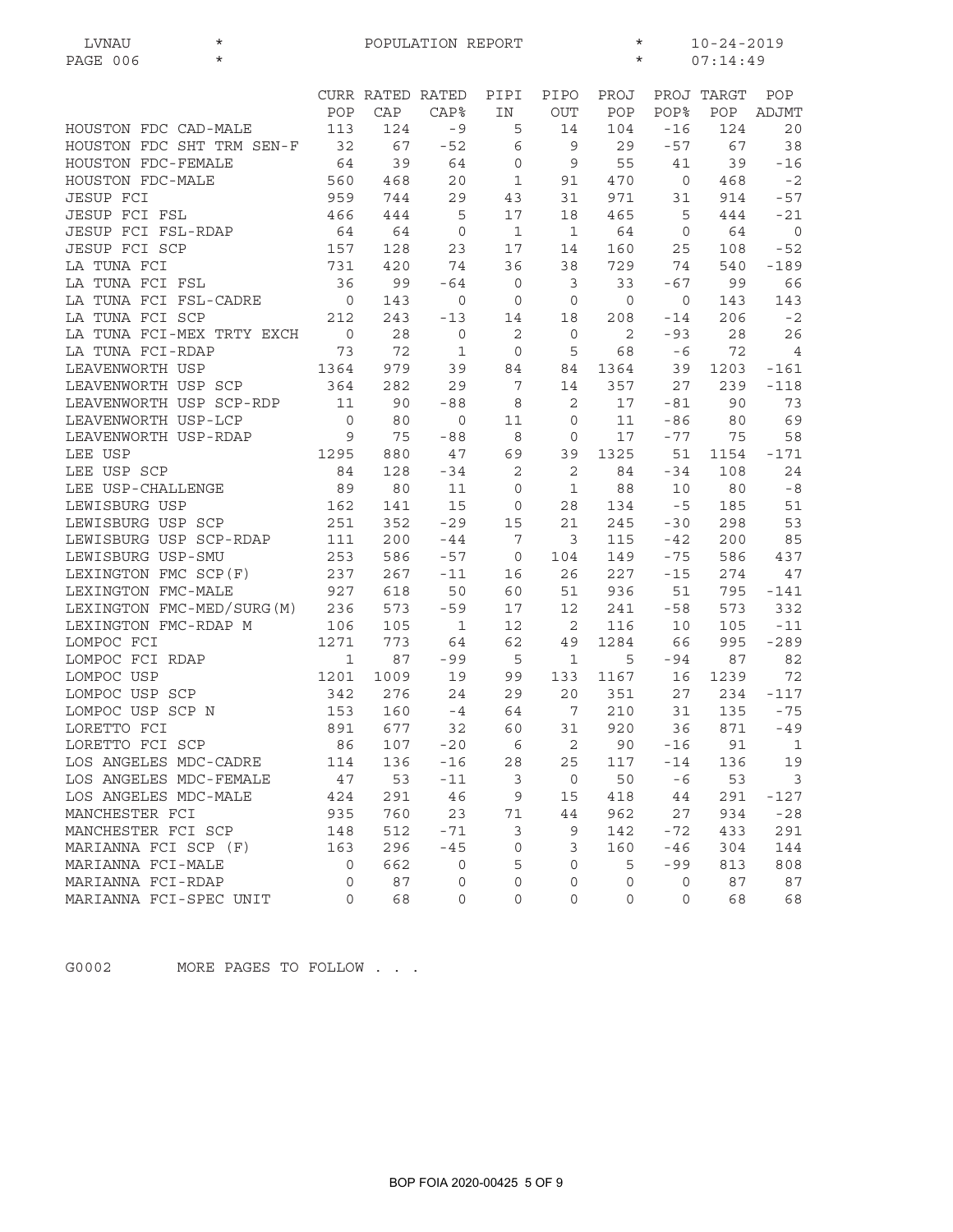| PAGE 007<br>$\star$<br>$\star$<br>07:14:49<br>CURR RATED RATED<br>PIPI<br>PIPO<br>PROJ<br>PROJ TARGT<br>POP<br>POP<br><b>POP%</b><br>POP<br>CAP<br><b>CAP%</b><br>IN<br><b>OUT</b><br>POP<br>ADJMT<br>237<br>242<br>200<br>19<br>21<br>169<br>$-73$<br>MARION USP SCP<br>14<br>9<br>52<br>$-27$<br>52<br>MARION USP-CMU<br>38<br>2<br>$\mathbf{1}$<br>39<br>$-25$<br>13<br>MARION USP-GP<br>942<br>633<br>49<br>31<br>28<br>945<br>49<br>778<br>$-167$<br>99<br>MARION USP-RDAP<br>95<br>11<br>109<br>95<br>$-14$<br>4<br>1<br>15<br>3<br>26<br>MARION USP-SEX OFF PGM<br>42<br>70<br>$-37$<br>70<br>$-40$<br>1<br>44<br>MC CREARY USP<br>1208<br>880<br>37<br>1357<br>$-203$<br>192<br>43<br>54<br>1154<br>MC CREARY USP SCP<br>138<br>155<br>22<br>5<br>155<br>131<br>$-24$<br>$-11$<br>$\circ$<br>MC CREARY USP-CHALLENGE<br>90<br>75<br>20<br>$\mathbf 0$<br>89<br>75<br>1<br>19<br>$-14$<br>MCDOWELL FCI<br>1225<br>1212<br>1152<br>6<br>29<br>42<br>5<br>1415<br>203<br>2<br>MCDOWELL FCI SCP<br>54<br>143<br>$-62$<br>$\mathbf{3}$<br>55<br>$-62$<br>121<br>66<br>789<br>792<br>MCKEAN FCI<br>712<br>11<br>31<br>28<br>11<br>875<br>83<br>MCKEAN FCI SCP<br>124<br>145<br>146<br>12<br>151<br>$\mathcal{E}$<br>$-27$<br>$-1$<br>6<br>MCKEAN FCI SCP-RDAP<br>146<br>6<br>101<br>146<br>45<br>98<br>$-33$<br>3<br>-31<br>MCRAE CI<br>1579<br>1724<br>$-8$<br>77<br>48<br>1608<br>1724<br>116<br>$-7$<br>MEMPHIS FCI<br>880<br>635<br>39<br>66<br>51<br>895<br>41<br>780<br>$-115$<br>$\overline{7}$<br>MEMPHIS FCI DET CTR<br>15<br>$\overline{c}$<br>5<br>$-67$<br>10<br>$-53$<br>$\overline{0}$<br>15<br>MEMPHIS FCI SCP<br>23<br>227<br>296<br>$-23$<br>15<br>228<br>$-23$<br>251<br>16<br>MEMPHIS FCI-RDAP<br>109<br>72<br>51<br>12<br>$\mathbf{3}$<br>64<br>72<br>$-46$<br>118<br>MENDOTA FCI<br>811<br>25<br>88<br>748<br>667<br>1152<br>$-30$<br>-35<br>1415<br>MENDOTA FCI SCP<br>62<br>128<br>$-52$<br>66<br>$\overline{4}$<br>124<br>108<br>$-16$<br>$-3$<br>MIAMI FCI<br>42<br>788<br>554<br>36<br>780<br>713<br>$-67$<br>44<br>41<br>MIAMI FCI SCP<br>284<br>198<br>24<br>168<br>$-130$<br>43<br>10<br>298<br>51<br>MIAMI FCI SCP-RDAP<br>53<br>66<br>$-20$<br>$\overline{3}$<br>5<br>$-23$<br>66<br>15<br>51<br>MIAMI FCI-RDAP<br>86<br>224<br>$-62$<br>2<br>$-56$<br>224<br>126<br>14<br>98<br>MIAMI FDC CAD-FEMALE<br>126<br>$-87$<br>126<br>112<br>16<br>1<br>3<br>14<br>-89<br>MIAMI FDC CAD-MALE<br>112<br>252<br>$-56$<br>8<br>13<br>107<br>$-58$<br>252<br>145<br>MIAMI FDC-FEMALES<br>41<br>79<br>$-48$<br>$\mathbf 1$<br>5<br>37<br>$-53$<br>79<br>42<br>MIAMI FDC-MALES<br>849<br>871<br>7<br>733<br>138<br>$-3$<br>123<br>$-16$<br>871<br>MILAN FCI<br>960<br>644<br>49<br>34<br>974<br>829<br>$-145$<br>48<br>51<br>MILAN FCI CAD-MALE<br>10<br>86<br>76<br>$\circ$<br>86<br>0<br>0<br>10<br>$-88$<br>MILAN FCI DET CTR UNIT<br>162<br>$-17$<br>219<br>35<br>$\mathbf 0$<br>40<br>179<br>10<br>162<br>MILAN FCI-LCP<br>76<br>99<br>$-23$<br>2<br>78<br>$-21$<br>99<br>21<br>4<br>MILAN FCI-RDAP<br>188<br>186<br>$\mathbf{1}$<br>$\mathsf{O}$<br>15<br>173<br>$-7$<br>186<br>13<br>MONTGOMERY FPC<br>$-17$<br>28<br>542<br>542<br>$\overline{0}$<br>531<br>640<br>39<br>$-15$<br>MONTGOMERY FPC-RDAP<br>$-25$<br>5<br>211<br>280<br>17<br>199<br>$-29$<br>280<br>81<br>589 1034<br>MORGANTOWN FCI<br>39<br>37<br>591<br>875<br>284<br>$-43$<br>$-43$<br>169<br>268<br>$-37$<br>$\mathbf{1}$<br>166<br>$-38$<br>268<br>MORGANTOWN FCI-RDAP<br>4<br>102<br>MOSHANNON VALLEY CI<br>1812<br>1878<br>$-4$<br>1835<br>$-2$<br>1878<br>43<br>108<br>85<br>$-7$<br>96<br>NEW YORK MCC CADRE-MALE<br>83<br>96<br>$-14$<br>21<br>15<br>89<br>$\overline{7}$<br>NEW YORK MCC-FEMALE<br>2<br>$\mathbf 0$<br>12<br>20<br>34<br>$-41$<br>22<br>$-35$<br>34<br>7<br>NEW YORK MCC-MALE<br>91<br>22<br>616<br>87<br>$-286$<br>631<br>330<br>330<br>NEW YORK MCC-SPEC UNIT<br>10<br>$-29$<br>$-36$<br>14<br>0<br>1<br>9<br>14<br>5<br>NORTH LAKE CI<br>79<br>1800<br>$-96$<br>714<br>793<br>-56<br>1007<br>0<br>1800<br>OAKDALE I FCI<br>1108<br>861<br>29<br>29<br>1099<br>38<br>28<br>1108<br>9<br>OAKDALE II FCI SCP<br>131<br>124<br>6<br>13<br>136<br>8<br>10<br>105<br>$-31$ | LVNAU<br>$^\star$      | POPULATION REPORT<br>$\star$ |     |      |    |   |     |      | $10 - 24 - 2019$ |     |  |
|------------------------------------------------------------------------------------------------------------------------------------------------------------------------------------------------------------------------------------------------------------------------------------------------------------------------------------------------------------------------------------------------------------------------------------------------------------------------------------------------------------------------------------------------------------------------------------------------------------------------------------------------------------------------------------------------------------------------------------------------------------------------------------------------------------------------------------------------------------------------------------------------------------------------------------------------------------------------------------------------------------------------------------------------------------------------------------------------------------------------------------------------------------------------------------------------------------------------------------------------------------------------------------------------------------------------------------------------------------------------------------------------------------------------------------------------------------------------------------------------------------------------------------------------------------------------------------------------------------------------------------------------------------------------------------------------------------------------------------------------------------------------------------------------------------------------------------------------------------------------------------------------------------------------------------------------------------------------------------------------------------------------------------------------------------------------------------------------------------------------------------------------------------------------------------------------------------------------------------------------------------------------------------------------------------------------------------------------------------------------------------------------------------------------------------------------------------------------------------------------------------------------------------------------------------------------------------------------------------------------------------------------------------------------------------------------------------------------------------------------------------------------------------------------------------------------------------------------------------------------------------------------------------------------------------------------------------------------------------------------------------------------------------------------------------------------------------------------------------------------------------------------------------------------------------------------------------------------------------------------------------------------------------------------------------------------------------------------------------------------------------------------------------------------------------------------------------------------------------------------------------------------------------------------------------------------------------------------------------------------------------------------------------------------------------------------------------------------------------------------------------------------------------------------------------------------------------------------------------------------------------------------------------------------------------------------------------------------------------------------------------------------------------------------------------------------------------------------------------------------------------------------------------------------------------------------|------------------------|------------------------------|-----|------|----|---|-----|------|------------------|-----|--|
|                                                                                                                                                                                                                                                                                                                                                                                                                                                                                                                                                                                                                                                                                                                                                                                                                                                                                                                                                                                                                                                                                                                                                                                                                                                                                                                                                                                                                                                                                                                                                                                                                                                                                                                                                                                                                                                                                                                                                                                                                                                                                                                                                                                                                                                                                                                                                                                                                                                                                                                                                                                                                                                                                                                                                                                                                                                                                                                                                                                                                                                                                                                                                                                                                                                                                                                                                                                                                                                                                                                                                                                                                                                                                                                                                                                                                                                                                                                                                                                                                                                                                                                                                                                                |                        |                              |     |      |    |   |     |      |                  |     |  |
|                                                                                                                                                                                                                                                                                                                                                                                                                                                                                                                                                                                                                                                                                                                                                                                                                                                                                                                                                                                                                                                                                                                                                                                                                                                                                                                                                                                                                                                                                                                                                                                                                                                                                                                                                                                                                                                                                                                                                                                                                                                                                                                                                                                                                                                                                                                                                                                                                                                                                                                                                                                                                                                                                                                                                                                                                                                                                                                                                                                                                                                                                                                                                                                                                                                                                                                                                                                                                                                                                                                                                                                                                                                                                                                                                                                                                                                                                                                                                                                                                                                                                                                                                                                                |                        |                              |     |      |    |   |     |      |                  |     |  |
|                                                                                                                                                                                                                                                                                                                                                                                                                                                                                                                                                                                                                                                                                                                                                                                                                                                                                                                                                                                                                                                                                                                                                                                                                                                                                                                                                                                                                                                                                                                                                                                                                                                                                                                                                                                                                                                                                                                                                                                                                                                                                                                                                                                                                                                                                                                                                                                                                                                                                                                                                                                                                                                                                                                                                                                                                                                                                                                                                                                                                                                                                                                                                                                                                                                                                                                                                                                                                                                                                                                                                                                                                                                                                                                                                                                                                                                                                                                                                                                                                                                                                                                                                                                                |                        |                              |     |      |    |   |     |      |                  |     |  |
|                                                                                                                                                                                                                                                                                                                                                                                                                                                                                                                                                                                                                                                                                                                                                                                                                                                                                                                                                                                                                                                                                                                                                                                                                                                                                                                                                                                                                                                                                                                                                                                                                                                                                                                                                                                                                                                                                                                                                                                                                                                                                                                                                                                                                                                                                                                                                                                                                                                                                                                                                                                                                                                                                                                                                                                                                                                                                                                                                                                                                                                                                                                                                                                                                                                                                                                                                                                                                                                                                                                                                                                                                                                                                                                                                                                                                                                                                                                                                                                                                                                                                                                                                                                                |                        |                              |     |      |    |   |     |      |                  |     |  |
|                                                                                                                                                                                                                                                                                                                                                                                                                                                                                                                                                                                                                                                                                                                                                                                                                                                                                                                                                                                                                                                                                                                                                                                                                                                                                                                                                                                                                                                                                                                                                                                                                                                                                                                                                                                                                                                                                                                                                                                                                                                                                                                                                                                                                                                                                                                                                                                                                                                                                                                                                                                                                                                                                                                                                                                                                                                                                                                                                                                                                                                                                                                                                                                                                                                                                                                                                                                                                                                                                                                                                                                                                                                                                                                                                                                                                                                                                                                                                                                                                                                                                                                                                                                                |                        |                              |     |      |    |   |     |      |                  |     |  |
|                                                                                                                                                                                                                                                                                                                                                                                                                                                                                                                                                                                                                                                                                                                                                                                                                                                                                                                                                                                                                                                                                                                                                                                                                                                                                                                                                                                                                                                                                                                                                                                                                                                                                                                                                                                                                                                                                                                                                                                                                                                                                                                                                                                                                                                                                                                                                                                                                                                                                                                                                                                                                                                                                                                                                                                                                                                                                                                                                                                                                                                                                                                                                                                                                                                                                                                                                                                                                                                                                                                                                                                                                                                                                                                                                                                                                                                                                                                                                                                                                                                                                                                                                                                                |                        |                              |     |      |    |   |     |      |                  |     |  |
|                                                                                                                                                                                                                                                                                                                                                                                                                                                                                                                                                                                                                                                                                                                                                                                                                                                                                                                                                                                                                                                                                                                                                                                                                                                                                                                                                                                                                                                                                                                                                                                                                                                                                                                                                                                                                                                                                                                                                                                                                                                                                                                                                                                                                                                                                                                                                                                                                                                                                                                                                                                                                                                                                                                                                                                                                                                                                                                                                                                                                                                                                                                                                                                                                                                                                                                                                                                                                                                                                                                                                                                                                                                                                                                                                                                                                                                                                                                                                                                                                                                                                                                                                                                                |                        |                              |     |      |    |   |     |      |                  |     |  |
|                                                                                                                                                                                                                                                                                                                                                                                                                                                                                                                                                                                                                                                                                                                                                                                                                                                                                                                                                                                                                                                                                                                                                                                                                                                                                                                                                                                                                                                                                                                                                                                                                                                                                                                                                                                                                                                                                                                                                                                                                                                                                                                                                                                                                                                                                                                                                                                                                                                                                                                                                                                                                                                                                                                                                                                                                                                                                                                                                                                                                                                                                                                                                                                                                                                                                                                                                                                                                                                                                                                                                                                                                                                                                                                                                                                                                                                                                                                                                                                                                                                                                                                                                                                                |                        |                              |     |      |    |   |     |      |                  |     |  |
|                                                                                                                                                                                                                                                                                                                                                                                                                                                                                                                                                                                                                                                                                                                                                                                                                                                                                                                                                                                                                                                                                                                                                                                                                                                                                                                                                                                                                                                                                                                                                                                                                                                                                                                                                                                                                                                                                                                                                                                                                                                                                                                                                                                                                                                                                                                                                                                                                                                                                                                                                                                                                                                                                                                                                                                                                                                                                                                                                                                                                                                                                                                                                                                                                                                                                                                                                                                                                                                                                                                                                                                                                                                                                                                                                                                                                                                                                                                                                                                                                                                                                                                                                                                                |                        |                              |     |      |    |   |     |      |                  |     |  |
|                                                                                                                                                                                                                                                                                                                                                                                                                                                                                                                                                                                                                                                                                                                                                                                                                                                                                                                                                                                                                                                                                                                                                                                                                                                                                                                                                                                                                                                                                                                                                                                                                                                                                                                                                                                                                                                                                                                                                                                                                                                                                                                                                                                                                                                                                                                                                                                                                                                                                                                                                                                                                                                                                                                                                                                                                                                                                                                                                                                                                                                                                                                                                                                                                                                                                                                                                                                                                                                                                                                                                                                                                                                                                                                                                                                                                                                                                                                                                                                                                                                                                                                                                                                                |                        |                              |     |      |    |   |     |      |                  |     |  |
|                                                                                                                                                                                                                                                                                                                                                                                                                                                                                                                                                                                                                                                                                                                                                                                                                                                                                                                                                                                                                                                                                                                                                                                                                                                                                                                                                                                                                                                                                                                                                                                                                                                                                                                                                                                                                                                                                                                                                                                                                                                                                                                                                                                                                                                                                                                                                                                                                                                                                                                                                                                                                                                                                                                                                                                                                                                                                                                                                                                                                                                                                                                                                                                                                                                                                                                                                                                                                                                                                                                                                                                                                                                                                                                                                                                                                                                                                                                                                                                                                                                                                                                                                                                                |                        |                              |     |      |    |   |     |      |                  |     |  |
|                                                                                                                                                                                                                                                                                                                                                                                                                                                                                                                                                                                                                                                                                                                                                                                                                                                                                                                                                                                                                                                                                                                                                                                                                                                                                                                                                                                                                                                                                                                                                                                                                                                                                                                                                                                                                                                                                                                                                                                                                                                                                                                                                                                                                                                                                                                                                                                                                                                                                                                                                                                                                                                                                                                                                                                                                                                                                                                                                                                                                                                                                                                                                                                                                                                                                                                                                                                                                                                                                                                                                                                                                                                                                                                                                                                                                                                                                                                                                                                                                                                                                                                                                                                                |                        |                              |     |      |    |   |     |      |                  |     |  |
|                                                                                                                                                                                                                                                                                                                                                                                                                                                                                                                                                                                                                                                                                                                                                                                                                                                                                                                                                                                                                                                                                                                                                                                                                                                                                                                                                                                                                                                                                                                                                                                                                                                                                                                                                                                                                                                                                                                                                                                                                                                                                                                                                                                                                                                                                                                                                                                                                                                                                                                                                                                                                                                                                                                                                                                                                                                                                                                                                                                                                                                                                                                                                                                                                                                                                                                                                                                                                                                                                                                                                                                                                                                                                                                                                                                                                                                                                                                                                                                                                                                                                                                                                                                                |                        |                              |     |      |    |   |     |      |                  |     |  |
|                                                                                                                                                                                                                                                                                                                                                                                                                                                                                                                                                                                                                                                                                                                                                                                                                                                                                                                                                                                                                                                                                                                                                                                                                                                                                                                                                                                                                                                                                                                                                                                                                                                                                                                                                                                                                                                                                                                                                                                                                                                                                                                                                                                                                                                                                                                                                                                                                                                                                                                                                                                                                                                                                                                                                                                                                                                                                                                                                                                                                                                                                                                                                                                                                                                                                                                                                                                                                                                                                                                                                                                                                                                                                                                                                                                                                                                                                                                                                                                                                                                                                                                                                                                                |                        |                              |     |      |    |   |     |      |                  |     |  |
|                                                                                                                                                                                                                                                                                                                                                                                                                                                                                                                                                                                                                                                                                                                                                                                                                                                                                                                                                                                                                                                                                                                                                                                                                                                                                                                                                                                                                                                                                                                                                                                                                                                                                                                                                                                                                                                                                                                                                                                                                                                                                                                                                                                                                                                                                                                                                                                                                                                                                                                                                                                                                                                                                                                                                                                                                                                                                                                                                                                                                                                                                                                                                                                                                                                                                                                                                                                                                                                                                                                                                                                                                                                                                                                                                                                                                                                                                                                                                                                                                                                                                                                                                                                                |                        |                              |     |      |    |   |     |      |                  |     |  |
|                                                                                                                                                                                                                                                                                                                                                                                                                                                                                                                                                                                                                                                                                                                                                                                                                                                                                                                                                                                                                                                                                                                                                                                                                                                                                                                                                                                                                                                                                                                                                                                                                                                                                                                                                                                                                                                                                                                                                                                                                                                                                                                                                                                                                                                                                                                                                                                                                                                                                                                                                                                                                                                                                                                                                                                                                                                                                                                                                                                                                                                                                                                                                                                                                                                                                                                                                                                                                                                                                                                                                                                                                                                                                                                                                                                                                                                                                                                                                                                                                                                                                                                                                                                                |                        |                              |     |      |    |   |     |      |                  |     |  |
|                                                                                                                                                                                                                                                                                                                                                                                                                                                                                                                                                                                                                                                                                                                                                                                                                                                                                                                                                                                                                                                                                                                                                                                                                                                                                                                                                                                                                                                                                                                                                                                                                                                                                                                                                                                                                                                                                                                                                                                                                                                                                                                                                                                                                                                                                                                                                                                                                                                                                                                                                                                                                                                                                                                                                                                                                                                                                                                                                                                                                                                                                                                                                                                                                                                                                                                                                                                                                                                                                                                                                                                                                                                                                                                                                                                                                                                                                                                                                                                                                                                                                                                                                                                                |                        |                              |     |      |    |   |     |      |                  |     |  |
|                                                                                                                                                                                                                                                                                                                                                                                                                                                                                                                                                                                                                                                                                                                                                                                                                                                                                                                                                                                                                                                                                                                                                                                                                                                                                                                                                                                                                                                                                                                                                                                                                                                                                                                                                                                                                                                                                                                                                                                                                                                                                                                                                                                                                                                                                                                                                                                                                                                                                                                                                                                                                                                                                                                                                                                                                                                                                                                                                                                                                                                                                                                                                                                                                                                                                                                                                                                                                                                                                                                                                                                                                                                                                                                                                                                                                                                                                                                                                                                                                                                                                                                                                                                                |                        |                              |     |      |    |   |     |      |                  |     |  |
|                                                                                                                                                                                                                                                                                                                                                                                                                                                                                                                                                                                                                                                                                                                                                                                                                                                                                                                                                                                                                                                                                                                                                                                                                                                                                                                                                                                                                                                                                                                                                                                                                                                                                                                                                                                                                                                                                                                                                                                                                                                                                                                                                                                                                                                                                                                                                                                                                                                                                                                                                                                                                                                                                                                                                                                                                                                                                                                                                                                                                                                                                                                                                                                                                                                                                                                                                                                                                                                                                                                                                                                                                                                                                                                                                                                                                                                                                                                                                                                                                                                                                                                                                                                                |                        |                              |     |      |    |   |     |      |                  |     |  |
|                                                                                                                                                                                                                                                                                                                                                                                                                                                                                                                                                                                                                                                                                                                                                                                                                                                                                                                                                                                                                                                                                                                                                                                                                                                                                                                                                                                                                                                                                                                                                                                                                                                                                                                                                                                                                                                                                                                                                                                                                                                                                                                                                                                                                                                                                                                                                                                                                                                                                                                                                                                                                                                                                                                                                                                                                                                                                                                                                                                                                                                                                                                                                                                                                                                                                                                                                                                                                                                                                                                                                                                                                                                                                                                                                                                                                                                                                                                                                                                                                                                                                                                                                                                                |                        |                              |     |      |    |   |     |      |                  |     |  |
|                                                                                                                                                                                                                                                                                                                                                                                                                                                                                                                                                                                                                                                                                                                                                                                                                                                                                                                                                                                                                                                                                                                                                                                                                                                                                                                                                                                                                                                                                                                                                                                                                                                                                                                                                                                                                                                                                                                                                                                                                                                                                                                                                                                                                                                                                                                                                                                                                                                                                                                                                                                                                                                                                                                                                                                                                                                                                                                                                                                                                                                                                                                                                                                                                                                                                                                                                                                                                                                                                                                                                                                                                                                                                                                                                                                                                                                                                                                                                                                                                                                                                                                                                                                                |                        |                              |     |      |    |   |     |      |                  |     |  |
|                                                                                                                                                                                                                                                                                                                                                                                                                                                                                                                                                                                                                                                                                                                                                                                                                                                                                                                                                                                                                                                                                                                                                                                                                                                                                                                                                                                                                                                                                                                                                                                                                                                                                                                                                                                                                                                                                                                                                                                                                                                                                                                                                                                                                                                                                                                                                                                                                                                                                                                                                                                                                                                                                                                                                                                                                                                                                                                                                                                                                                                                                                                                                                                                                                                                                                                                                                                                                                                                                                                                                                                                                                                                                                                                                                                                                                                                                                                                                                                                                                                                                                                                                                                                |                        |                              |     |      |    |   |     |      |                  |     |  |
|                                                                                                                                                                                                                                                                                                                                                                                                                                                                                                                                                                                                                                                                                                                                                                                                                                                                                                                                                                                                                                                                                                                                                                                                                                                                                                                                                                                                                                                                                                                                                                                                                                                                                                                                                                                                                                                                                                                                                                                                                                                                                                                                                                                                                                                                                                                                                                                                                                                                                                                                                                                                                                                                                                                                                                                                                                                                                                                                                                                                                                                                                                                                                                                                                                                                                                                                                                                                                                                                                                                                                                                                                                                                                                                                                                                                                                                                                                                                                                                                                                                                                                                                                                                                |                        |                              |     |      |    |   |     |      |                  |     |  |
|                                                                                                                                                                                                                                                                                                                                                                                                                                                                                                                                                                                                                                                                                                                                                                                                                                                                                                                                                                                                                                                                                                                                                                                                                                                                                                                                                                                                                                                                                                                                                                                                                                                                                                                                                                                                                                                                                                                                                                                                                                                                                                                                                                                                                                                                                                                                                                                                                                                                                                                                                                                                                                                                                                                                                                                                                                                                                                                                                                                                                                                                                                                                                                                                                                                                                                                                                                                                                                                                                                                                                                                                                                                                                                                                                                                                                                                                                                                                                                                                                                                                                                                                                                                                |                        |                              |     |      |    |   |     |      |                  |     |  |
|                                                                                                                                                                                                                                                                                                                                                                                                                                                                                                                                                                                                                                                                                                                                                                                                                                                                                                                                                                                                                                                                                                                                                                                                                                                                                                                                                                                                                                                                                                                                                                                                                                                                                                                                                                                                                                                                                                                                                                                                                                                                                                                                                                                                                                                                                                                                                                                                                                                                                                                                                                                                                                                                                                                                                                                                                                                                                                                                                                                                                                                                                                                                                                                                                                                                                                                                                                                                                                                                                                                                                                                                                                                                                                                                                                                                                                                                                                                                                                                                                                                                                                                                                                                                |                        |                              |     |      |    |   |     |      |                  |     |  |
|                                                                                                                                                                                                                                                                                                                                                                                                                                                                                                                                                                                                                                                                                                                                                                                                                                                                                                                                                                                                                                                                                                                                                                                                                                                                                                                                                                                                                                                                                                                                                                                                                                                                                                                                                                                                                                                                                                                                                                                                                                                                                                                                                                                                                                                                                                                                                                                                                                                                                                                                                                                                                                                                                                                                                                                                                                                                                                                                                                                                                                                                                                                                                                                                                                                                                                                                                                                                                                                                                                                                                                                                                                                                                                                                                                                                                                                                                                                                                                                                                                                                                                                                                                                                |                        |                              |     |      |    |   |     |      |                  |     |  |
|                                                                                                                                                                                                                                                                                                                                                                                                                                                                                                                                                                                                                                                                                                                                                                                                                                                                                                                                                                                                                                                                                                                                                                                                                                                                                                                                                                                                                                                                                                                                                                                                                                                                                                                                                                                                                                                                                                                                                                                                                                                                                                                                                                                                                                                                                                                                                                                                                                                                                                                                                                                                                                                                                                                                                                                                                                                                                                                                                                                                                                                                                                                                                                                                                                                                                                                                                                                                                                                                                                                                                                                                                                                                                                                                                                                                                                                                                                                                                                                                                                                                                                                                                                                                |                        |                              |     |      |    |   |     |      |                  |     |  |
|                                                                                                                                                                                                                                                                                                                                                                                                                                                                                                                                                                                                                                                                                                                                                                                                                                                                                                                                                                                                                                                                                                                                                                                                                                                                                                                                                                                                                                                                                                                                                                                                                                                                                                                                                                                                                                                                                                                                                                                                                                                                                                                                                                                                                                                                                                                                                                                                                                                                                                                                                                                                                                                                                                                                                                                                                                                                                                                                                                                                                                                                                                                                                                                                                                                                                                                                                                                                                                                                                                                                                                                                                                                                                                                                                                                                                                                                                                                                                                                                                                                                                                                                                                                                |                        |                              |     |      |    |   |     |      |                  |     |  |
|                                                                                                                                                                                                                                                                                                                                                                                                                                                                                                                                                                                                                                                                                                                                                                                                                                                                                                                                                                                                                                                                                                                                                                                                                                                                                                                                                                                                                                                                                                                                                                                                                                                                                                                                                                                                                                                                                                                                                                                                                                                                                                                                                                                                                                                                                                                                                                                                                                                                                                                                                                                                                                                                                                                                                                                                                                                                                                                                                                                                                                                                                                                                                                                                                                                                                                                                                                                                                                                                                                                                                                                                                                                                                                                                                                                                                                                                                                                                                                                                                                                                                                                                                                                                |                        |                              |     |      |    |   |     |      |                  |     |  |
|                                                                                                                                                                                                                                                                                                                                                                                                                                                                                                                                                                                                                                                                                                                                                                                                                                                                                                                                                                                                                                                                                                                                                                                                                                                                                                                                                                                                                                                                                                                                                                                                                                                                                                                                                                                                                                                                                                                                                                                                                                                                                                                                                                                                                                                                                                                                                                                                                                                                                                                                                                                                                                                                                                                                                                                                                                                                                                                                                                                                                                                                                                                                                                                                                                                                                                                                                                                                                                                                                                                                                                                                                                                                                                                                                                                                                                                                                                                                                                                                                                                                                                                                                                                                |                        |                              |     |      |    |   |     |      |                  |     |  |
|                                                                                                                                                                                                                                                                                                                                                                                                                                                                                                                                                                                                                                                                                                                                                                                                                                                                                                                                                                                                                                                                                                                                                                                                                                                                                                                                                                                                                                                                                                                                                                                                                                                                                                                                                                                                                                                                                                                                                                                                                                                                                                                                                                                                                                                                                                                                                                                                                                                                                                                                                                                                                                                                                                                                                                                                                                                                                                                                                                                                                                                                                                                                                                                                                                                                                                                                                                                                                                                                                                                                                                                                                                                                                                                                                                                                                                                                                                                                                                                                                                                                                                                                                                                                |                        |                              |     |      |    |   |     |      |                  |     |  |
|                                                                                                                                                                                                                                                                                                                                                                                                                                                                                                                                                                                                                                                                                                                                                                                                                                                                                                                                                                                                                                                                                                                                                                                                                                                                                                                                                                                                                                                                                                                                                                                                                                                                                                                                                                                                                                                                                                                                                                                                                                                                                                                                                                                                                                                                                                                                                                                                                                                                                                                                                                                                                                                                                                                                                                                                                                                                                                                                                                                                                                                                                                                                                                                                                                                                                                                                                                                                                                                                                                                                                                                                                                                                                                                                                                                                                                                                                                                                                                                                                                                                                                                                                                                                |                        |                              |     |      |    |   |     |      |                  |     |  |
|                                                                                                                                                                                                                                                                                                                                                                                                                                                                                                                                                                                                                                                                                                                                                                                                                                                                                                                                                                                                                                                                                                                                                                                                                                                                                                                                                                                                                                                                                                                                                                                                                                                                                                                                                                                                                                                                                                                                                                                                                                                                                                                                                                                                                                                                                                                                                                                                                                                                                                                                                                                                                                                                                                                                                                                                                                                                                                                                                                                                                                                                                                                                                                                                                                                                                                                                                                                                                                                                                                                                                                                                                                                                                                                                                                                                                                                                                                                                                                                                                                                                                                                                                                                                |                        |                              |     |      |    |   |     |      |                  |     |  |
|                                                                                                                                                                                                                                                                                                                                                                                                                                                                                                                                                                                                                                                                                                                                                                                                                                                                                                                                                                                                                                                                                                                                                                                                                                                                                                                                                                                                                                                                                                                                                                                                                                                                                                                                                                                                                                                                                                                                                                                                                                                                                                                                                                                                                                                                                                                                                                                                                                                                                                                                                                                                                                                                                                                                                                                                                                                                                                                                                                                                                                                                                                                                                                                                                                                                                                                                                                                                                                                                                                                                                                                                                                                                                                                                                                                                                                                                                                                                                                                                                                                                                                                                                                                                |                        |                              |     |      |    |   |     |      |                  |     |  |
|                                                                                                                                                                                                                                                                                                                                                                                                                                                                                                                                                                                                                                                                                                                                                                                                                                                                                                                                                                                                                                                                                                                                                                                                                                                                                                                                                                                                                                                                                                                                                                                                                                                                                                                                                                                                                                                                                                                                                                                                                                                                                                                                                                                                                                                                                                                                                                                                                                                                                                                                                                                                                                                                                                                                                                                                                                                                                                                                                                                                                                                                                                                                                                                                                                                                                                                                                                                                                                                                                                                                                                                                                                                                                                                                                                                                                                                                                                                                                                                                                                                                                                                                                                                                |                        |                              |     |      |    |   |     |      |                  |     |  |
|                                                                                                                                                                                                                                                                                                                                                                                                                                                                                                                                                                                                                                                                                                                                                                                                                                                                                                                                                                                                                                                                                                                                                                                                                                                                                                                                                                                                                                                                                                                                                                                                                                                                                                                                                                                                                                                                                                                                                                                                                                                                                                                                                                                                                                                                                                                                                                                                                                                                                                                                                                                                                                                                                                                                                                                                                                                                                                                                                                                                                                                                                                                                                                                                                                                                                                                                                                                                                                                                                                                                                                                                                                                                                                                                                                                                                                                                                                                                                                                                                                                                                                                                                                                                |                        |                              |     |      |    |   |     |      |                  |     |  |
|                                                                                                                                                                                                                                                                                                                                                                                                                                                                                                                                                                                                                                                                                                                                                                                                                                                                                                                                                                                                                                                                                                                                                                                                                                                                                                                                                                                                                                                                                                                                                                                                                                                                                                                                                                                                                                                                                                                                                                                                                                                                                                                                                                                                                                                                                                                                                                                                                                                                                                                                                                                                                                                                                                                                                                                                                                                                                                                                                                                                                                                                                                                                                                                                                                                                                                                                                                                                                                                                                                                                                                                                                                                                                                                                                                                                                                                                                                                                                                                                                                                                                                                                                                                                |                        |                              |     |      |    |   |     |      |                  |     |  |
|                                                                                                                                                                                                                                                                                                                                                                                                                                                                                                                                                                                                                                                                                                                                                                                                                                                                                                                                                                                                                                                                                                                                                                                                                                                                                                                                                                                                                                                                                                                                                                                                                                                                                                                                                                                                                                                                                                                                                                                                                                                                                                                                                                                                                                                                                                                                                                                                                                                                                                                                                                                                                                                                                                                                                                                                                                                                                                                                                                                                                                                                                                                                                                                                                                                                                                                                                                                                                                                                                                                                                                                                                                                                                                                                                                                                                                                                                                                                                                                                                                                                                                                                                                                                |                        |                              |     |      |    |   |     |      |                  |     |  |
|                                                                                                                                                                                                                                                                                                                                                                                                                                                                                                                                                                                                                                                                                                                                                                                                                                                                                                                                                                                                                                                                                                                                                                                                                                                                                                                                                                                                                                                                                                                                                                                                                                                                                                                                                                                                                                                                                                                                                                                                                                                                                                                                                                                                                                                                                                                                                                                                                                                                                                                                                                                                                                                                                                                                                                                                                                                                                                                                                                                                                                                                                                                                                                                                                                                                                                                                                                                                                                                                                                                                                                                                                                                                                                                                                                                                                                                                                                                                                                                                                                                                                                                                                                                                |                        |                              |     |      |    |   |     |      |                  |     |  |
|                                                                                                                                                                                                                                                                                                                                                                                                                                                                                                                                                                                                                                                                                                                                                                                                                                                                                                                                                                                                                                                                                                                                                                                                                                                                                                                                                                                                                                                                                                                                                                                                                                                                                                                                                                                                                                                                                                                                                                                                                                                                                                                                                                                                                                                                                                                                                                                                                                                                                                                                                                                                                                                                                                                                                                                                                                                                                                                                                                                                                                                                                                                                                                                                                                                                                                                                                                                                                                                                                                                                                                                                                                                                                                                                                                                                                                                                                                                                                                                                                                                                                                                                                                                                |                        |                              |     |      |    |   |     |      |                  |     |  |
|                                                                                                                                                                                                                                                                                                                                                                                                                                                                                                                                                                                                                                                                                                                                                                                                                                                                                                                                                                                                                                                                                                                                                                                                                                                                                                                                                                                                                                                                                                                                                                                                                                                                                                                                                                                                                                                                                                                                                                                                                                                                                                                                                                                                                                                                                                                                                                                                                                                                                                                                                                                                                                                                                                                                                                                                                                                                                                                                                                                                                                                                                                                                                                                                                                                                                                                                                                                                                                                                                                                                                                                                                                                                                                                                                                                                                                                                                                                                                                                                                                                                                                                                                                                                |                        |                              |     |      |    |   |     |      |                  |     |  |
|                                                                                                                                                                                                                                                                                                                                                                                                                                                                                                                                                                                                                                                                                                                                                                                                                                                                                                                                                                                                                                                                                                                                                                                                                                                                                                                                                                                                                                                                                                                                                                                                                                                                                                                                                                                                                                                                                                                                                                                                                                                                                                                                                                                                                                                                                                                                                                                                                                                                                                                                                                                                                                                                                                                                                                                                                                                                                                                                                                                                                                                                                                                                                                                                                                                                                                                                                                                                                                                                                                                                                                                                                                                                                                                                                                                                                                                                                                                                                                                                                                                                                                                                                                                                |                        |                              |     |      |    |   |     |      |                  |     |  |
|                                                                                                                                                                                                                                                                                                                                                                                                                                                                                                                                                                                                                                                                                                                                                                                                                                                                                                                                                                                                                                                                                                                                                                                                                                                                                                                                                                                                                                                                                                                                                                                                                                                                                                                                                                                                                                                                                                                                                                                                                                                                                                                                                                                                                                                                                                                                                                                                                                                                                                                                                                                                                                                                                                                                                                                                                                                                                                                                                                                                                                                                                                                                                                                                                                                                                                                                                                                                                                                                                                                                                                                                                                                                                                                                                                                                                                                                                                                                                                                                                                                                                                                                                                                                |                        |                              |     |      |    |   |     |      |                  |     |  |
|                                                                                                                                                                                                                                                                                                                                                                                                                                                                                                                                                                                                                                                                                                                                                                                                                                                                                                                                                                                                                                                                                                                                                                                                                                                                                                                                                                                                                                                                                                                                                                                                                                                                                                                                                                                                                                                                                                                                                                                                                                                                                                                                                                                                                                                                                                                                                                                                                                                                                                                                                                                                                                                                                                                                                                                                                                                                                                                                                                                                                                                                                                                                                                                                                                                                                                                                                                                                                                                                                                                                                                                                                                                                                                                                                                                                                                                                                                                                                                                                                                                                                                                                                                                                |                        |                              |     |      |    |   |     |      |                  |     |  |
|                                                                                                                                                                                                                                                                                                                                                                                                                                                                                                                                                                                                                                                                                                                                                                                                                                                                                                                                                                                                                                                                                                                                                                                                                                                                                                                                                                                                                                                                                                                                                                                                                                                                                                                                                                                                                                                                                                                                                                                                                                                                                                                                                                                                                                                                                                                                                                                                                                                                                                                                                                                                                                                                                                                                                                                                                                                                                                                                                                                                                                                                                                                                                                                                                                                                                                                                                                                                                                                                                                                                                                                                                                                                                                                                                                                                                                                                                                                                                                                                                                                                                                                                                                                                |                        |                              |     |      |    |   |     |      |                  |     |  |
|                                                                                                                                                                                                                                                                                                                                                                                                                                                                                                                                                                                                                                                                                                                                                                                                                                                                                                                                                                                                                                                                                                                                                                                                                                                                                                                                                                                                                                                                                                                                                                                                                                                                                                                                                                                                                                                                                                                                                                                                                                                                                                                                                                                                                                                                                                                                                                                                                                                                                                                                                                                                                                                                                                                                                                                                                                                                                                                                                                                                                                                                                                                                                                                                                                                                                                                                                                                                                                                                                                                                                                                                                                                                                                                                                                                                                                                                                                                                                                                                                                                                                                                                                                                                |                        |                              |     |      |    |   |     |      |                  |     |  |
|                                                                                                                                                                                                                                                                                                                                                                                                                                                                                                                                                                                                                                                                                                                                                                                                                                                                                                                                                                                                                                                                                                                                                                                                                                                                                                                                                                                                                                                                                                                                                                                                                                                                                                                                                                                                                                                                                                                                                                                                                                                                                                                                                                                                                                                                                                                                                                                                                                                                                                                                                                                                                                                                                                                                                                                                                                                                                                                                                                                                                                                                                                                                                                                                                                                                                                                                                                                                                                                                                                                                                                                                                                                                                                                                                                                                                                                                                                                                                                                                                                                                                                                                                                                                |                        |                              |     |      |    |   |     |      |                  |     |  |
|                                                                                                                                                                                                                                                                                                                                                                                                                                                                                                                                                                                                                                                                                                                                                                                                                                                                                                                                                                                                                                                                                                                                                                                                                                                                                                                                                                                                                                                                                                                                                                                                                                                                                                                                                                                                                                                                                                                                                                                                                                                                                                                                                                                                                                                                                                                                                                                                                                                                                                                                                                                                                                                                                                                                                                                                                                                                                                                                                                                                                                                                                                                                                                                                                                                                                                                                                                                                                                                                                                                                                                                                                                                                                                                                                                                                                                                                                                                                                                                                                                                                                                                                                                                                |                        |                              |     |      |    |   |     |      |                  |     |  |
|                                                                                                                                                                                                                                                                                                                                                                                                                                                                                                                                                                                                                                                                                                                                                                                                                                                                                                                                                                                                                                                                                                                                                                                                                                                                                                                                                                                                                                                                                                                                                                                                                                                                                                                                                                                                                                                                                                                                                                                                                                                                                                                                                                                                                                                                                                                                                                                                                                                                                                                                                                                                                                                                                                                                                                                                                                                                                                                                                                                                                                                                                                                                                                                                                                                                                                                                                                                                                                                                                                                                                                                                                                                                                                                                                                                                                                                                                                                                                                                                                                                                                                                                                                                                |                        |                              |     |      |    |   |     |      |                  |     |  |
|                                                                                                                                                                                                                                                                                                                                                                                                                                                                                                                                                                                                                                                                                                                                                                                                                                                                                                                                                                                                                                                                                                                                                                                                                                                                                                                                                                                                                                                                                                                                                                                                                                                                                                                                                                                                                                                                                                                                                                                                                                                                                                                                                                                                                                                                                                                                                                                                                                                                                                                                                                                                                                                                                                                                                                                                                                                                                                                                                                                                                                                                                                                                                                                                                                                                                                                                                                                                                                                                                                                                                                                                                                                                                                                                                                                                                                                                                                                                                                                                                                                                                                                                                                                                | OAKDALE II FCI-GEN POP | 816                          | 836 | $-2$ | 13 | 7 | 822 | $-2$ | 1076             | 254 |  |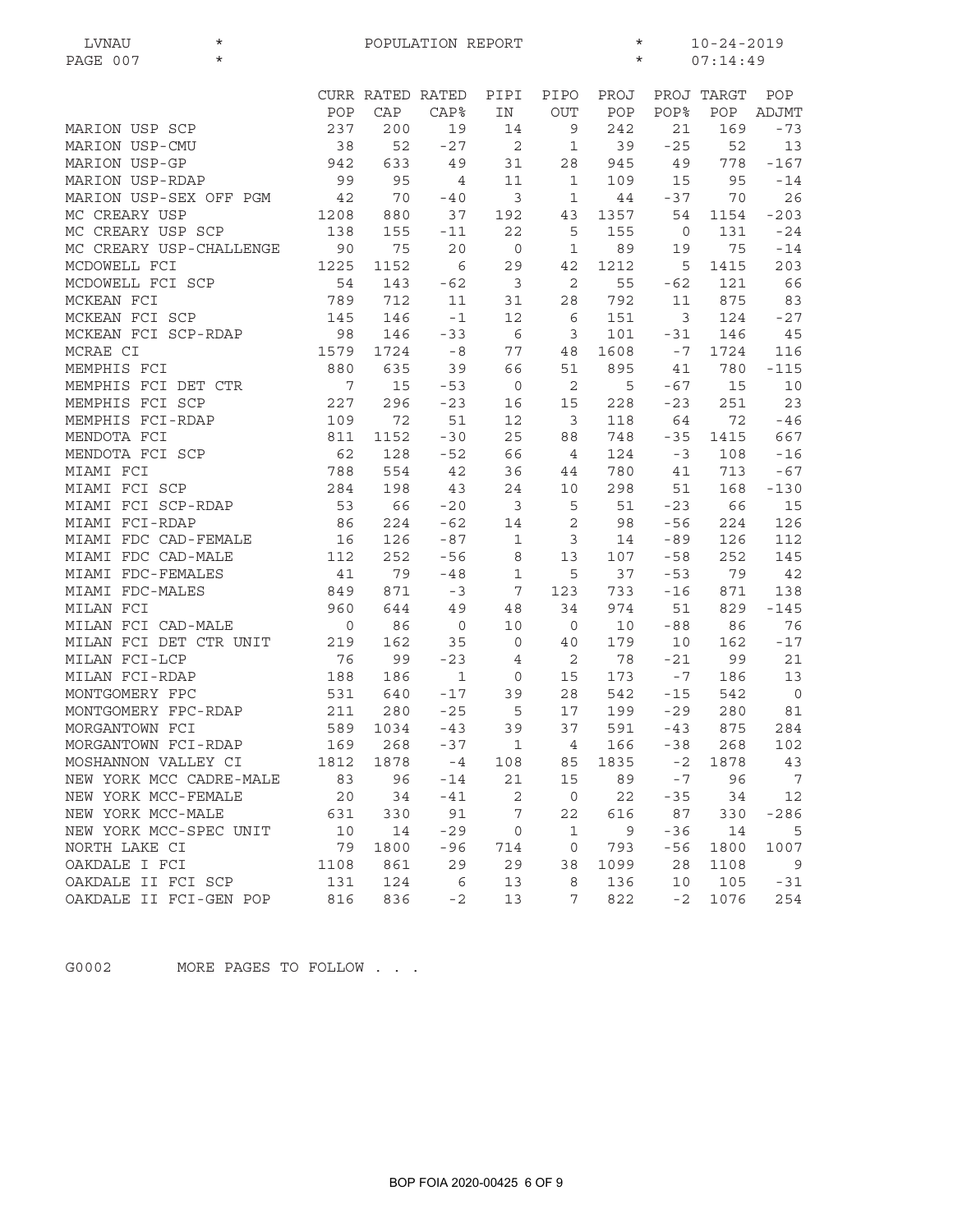| PAGE 008<br>$\star$<br>$\star$<br>07:14:49<br>POP<br>CURR RATED RATED<br>PIPI<br>PIPO<br>PROJ<br>PROJ TARGT<br>POP<br><b>POP%</b><br>POP<br>CAP<br><b>CAP%</b><br>IN<br><b>OUT</b><br>POP<br>ADJMT<br>40<br>39<br>$-62$<br>103<br>OAKDALE II FCI-RHU<br>103<br>$-61$<br>3<br>$\overline{4}$<br>64<br>65<br>OKLAHOMA FTC (FEMALE)<br>74<br>$-12$<br>$-80$<br>74<br>59<br>$\mathbf 0$<br>50<br>15<br>OKLAHOMA FTC (MALES)<br>876<br>$\,8\,$<br>$-90$<br>814<br>$\mathbf{1}$<br>793<br>84<br>814<br>730<br>OKLAHOMA FTC CADRE-MALE<br>159<br>177<br>$-10$<br>6<br>9<br>21<br>156<br>$-12$<br>177<br>OTISVILLE FCI SCP<br>$\epsilon$<br>6<br>$-36$<br>114<br>108<br>19<br>127<br>18<br>91<br>OTISVILLE FCI-GEN POP<br>567<br>836<br>$-32$<br>14<br>62<br>519<br>$-38$<br>1027<br>508<br>OTISVILLE FCI-SPEC UNIT<br>68<br>$\overline{0}$<br>68<br>61<br>11<br>$\overline{0}$<br>11<br>61<br>$-7$<br>OXFORD FCI<br>58<br>57<br>816<br>518<br>36<br>811<br>636<br>$-175$<br>41<br>OXFORD FCI H/O UNIT<br>$\circ$<br>14<br>$\overline{0}$<br>$\circ$<br>14<br>$\mathbf 0$<br>$\mathsf{O}$<br>$\circ$<br>14<br>OXFORD FCI SCP<br>119<br>208<br>13<br>$\overline{7}$<br>125<br>176<br>51<br>$-43$<br>$-40$<br>OXFORD FCI-RDAP<br>89<br>56<br>59<br>6<br>$\mathbf 1$<br>94<br>68<br>56<br>$-38$<br>PEKIN FCI<br>1027<br>1019<br>716<br>42<br>56<br>48<br>43<br>880<br>$-147$<br>PEKIN FCI SCP (F)<br>269<br>256<br>279<br>5<br>24<br>14<br>9<br>263<br>$-16$<br>PENSACOLA FPC<br>499<br>16<br>30<br>25<br>504<br>364<br>430<br>17<br>$-140$<br>PENSACOLA FPC-RDAP<br>81<br>69<br>17<br>7<br>69<br>8<br>80<br>16<br>$-11$<br>716<br>62<br>757<br>PETERSBURG FCI<br>516<br>39<br>21<br>47<br>664<br>$-93$<br>PETERSBURG FCI SCP<br>291<br>296<br>$-41$<br>$-2$<br>12<br>11<br>292<br>$-1$<br>251<br>PETERSBURG FCI-LCP<br>$\sqrt{2}$<br>5<br>107<br>$\overline{3}$<br>112<br>110<br>10<br>$-3$<br>110<br>PETERSBURG FCI-RDAP<br>$-6$<br>112<br>102<br>10<br>$\mathbf 0$<br>$\overline{4}$<br>108<br>6<br>102<br>PETERSBURG MED FCI<br>1462<br>1297<br>$-165$<br>1491<br>1056<br>41<br>38<br>67<br>38<br>PETERSBURG MED FCI-H/0<br>33<br>$\circ$<br>27<br>38<br>44<br>$-25$<br>6<br>-86<br>44<br>PETERSBURG MED FCI-RDAP<br>99<br>15<br>5<br>8<br>96<br>12<br>86<br>86<br>$-10$<br>PHILADELPHIA FDC CAD-FEM<br>76<br>7<br>11<br>72<br>$-39$<br>46<br>118<br>$-36$<br>118<br>PHILADELPHIA FDC FEMALE<br>31<br>38<br>$\mathbf{1}$<br>31<br>38<br>$7\phantom{.0}\phantom{.0}7$<br>$-18$<br>$\mathbf 1$<br>$-18$<br>PHILADELPHIA FDC MALE<br>848<br>584<br>45<br>8<br>73<br>783<br>34<br>584<br>$-199$<br>41<br>72<br>71<br>837<br>$-109$<br>PHOENIX FCI<br>836<br>593<br>41<br>728<br>PHOENIX FCI SCP (F)<br>$\sqrt{2}$<br>23<br>209<br>209<br>204<br>13<br>219<br>7<br>$-10$<br>PHOENIX FCI SCP-RDAP (F)<br>73<br>68<br>$\boldsymbol{7}$<br>$\mathbf{2}$<br>$-7$<br>$\mathbf 0$<br>75<br>10<br>68<br>PHOENIX FCI-DET CTR<br>$\mathbf 0$<br>31<br>31<br>$\circ$<br>$\mathbf 0$<br>$\circ$<br>$\mathbf 0$<br>$\circ$<br>31<br>95<br>$\mathbf{2}$<br>$-11$<br>PHOENIX FCI-RDAP<br>113<br>19<br>9<br>106<br>95<br>12<br>PHOENIX FCI-SPEC UNIT<br>74<br>$\mathbf{O}$<br>74<br>$2\,8$<br>58<br>28<br>$\mathbf 0$<br>58<br>$-16$<br>POLLOCK MED FCI<br>26<br>$-34$<br>1413<br>1152<br>23<br>98<br>62<br>1449<br>1415<br>POLLOCK USP<br>14<br>98<br>1020<br>891<br>75<br>24<br>1071<br>20 <sub>o</sub><br>1169<br>POLLOCK USP SCP<br>174<br>256<br>173<br>$-32$<br>217<br>$-32$<br>9<br>10<br>44<br>POLLOCK USP-CHALLENGE<br>86<br>$\epsilon$<br>$\overline{4}$<br>82<br>$-1$<br>81<br>$\mathbf 0$<br>$\mathbf 1$<br>81<br>29<br>693<br>89<br>RAY BROOK FCI<br>620<br>680<br>851<br>171<br>$-11$<br>$-2$<br>RAY BROOK FCI CAD-MALE<br>11<br>12<br>36<br>48<br>-77<br>0<br>-75<br>48<br>1<br>RAY BROOK FCI DET CTR<br>$\mathsf{O}$<br>8<br>$\circ$<br>$\circ$<br>$\mathsf{O}$<br>$\circ$<br>8<br>8<br>0<br>REEVES CI<br>803<br>997<br>104<br>1800<br>-94<br>699<br>0<br>$-55$<br>1800<br>REEVES DC<br>1376<br>$-6$<br>1388<br>1376<br>$-12$<br>1300<br>209<br>121<br>$\mathbf{1}$<br>RIVERS CI<br>1390<br>$-8$<br>59<br>1390<br>1279<br>39<br>1299<br>- 7<br>91<br>RIVERS CI-RDAP<br>60<br>2<br>60<br>25<br>37<br>$-38$<br>$\overline{0}$<br>35<br>$-42$<br>ROCHESTER FMC-CADRE<br>355<br>23<br>25<br>274<br>30<br>10<br>342<br>274<br>$-68$<br>325<br>325<br>79<br>ROCHESTER FMC-MED SURG<br>240<br>$-26$<br>12<br>6<br>246<br>$-24$<br>8<br>121<br>185<br>ROCHESTER FMC-MENT HLTH<br>114<br>185<br>$-38$<br>$\mathbf{1}$<br>$-35$<br>64 | LVNAU       | $^\star$ | POPULATION REPORT<br>$^\star$<br>$10 - 24 - 2019$ |     |    |    |    |     |    |     |        |
|------------------------------------------------------------------------------------------------------------------------------------------------------------------------------------------------------------------------------------------------------------------------------------------------------------------------------------------------------------------------------------------------------------------------------------------------------------------------------------------------------------------------------------------------------------------------------------------------------------------------------------------------------------------------------------------------------------------------------------------------------------------------------------------------------------------------------------------------------------------------------------------------------------------------------------------------------------------------------------------------------------------------------------------------------------------------------------------------------------------------------------------------------------------------------------------------------------------------------------------------------------------------------------------------------------------------------------------------------------------------------------------------------------------------------------------------------------------------------------------------------------------------------------------------------------------------------------------------------------------------------------------------------------------------------------------------------------------------------------------------------------------------------------------------------------------------------------------------------------------------------------------------------------------------------------------------------------------------------------------------------------------------------------------------------------------------------------------------------------------------------------------------------------------------------------------------------------------------------------------------------------------------------------------------------------------------------------------------------------------------------------------------------------------------------------------------------------------------------------------------------------------------------------------------------------------------------------------------------------------------------------------------------------------------------------------------------------------------------------------------------------------------------------------------------------------------------------------------------------------------------------------------------------------------------------------------------------------------------------------------------------------------------------------------------------------------------------------------------------------------------------------------------------------------------------------------------------------------------------------------------------------------------------------------------------------------------------------------------------------------------------------------------------------------------------------------------------------------------------------------------------------------------------------------------------------------------------------------------------------------------------------------------------------------------------------------------------------------------------------------------------------------------------------------------------------------------------------------------------------------------------------------------------------------------------------------------------------------------------------------------------------------------------------------------------------------------------------------------------------------------------------------------------------------------------------------------------------------------------------------------------------------------------------------------------------------------------------------------------------------------------------------------------------------------------------------------------------------------------------------------------------|-------------|----------|---------------------------------------------------|-----|----|----|----|-----|----|-----|--------|
|                                                                                                                                                                                                                                                                                                                                                                                                                                                                                                                                                                                                                                                                                                                                                                                                                                                                                                                                                                                                                                                                                                                                                                                                                                                                                                                                                                                                                                                                                                                                                                                                                                                                                                                                                                                                                                                                                                                                                                                                                                                                                                                                                                                                                                                                                                                                                                                                                                                                                                                                                                                                                                                                                                                                                                                                                                                                                                                                                                                                                                                                                                                                                                                                                                                                                                                                                                                                                                                                                                                                                                                                                                                                                                                                                                                                                                                                                                                                                                                                                                                                                                                                                                                                                                                                                                                                                                                                                                                                                                                  |             |          |                                                   |     |    |    |    |     |    |     |        |
|                                                                                                                                                                                                                                                                                                                                                                                                                                                                                                                                                                                                                                                                                                                                                                                                                                                                                                                                                                                                                                                                                                                                                                                                                                                                                                                                                                                                                                                                                                                                                                                                                                                                                                                                                                                                                                                                                                                                                                                                                                                                                                                                                                                                                                                                                                                                                                                                                                                                                                                                                                                                                                                                                                                                                                                                                                                                                                                                                                                                                                                                                                                                                                                                                                                                                                                                                                                                                                                                                                                                                                                                                                                                                                                                                                                                                                                                                                                                                                                                                                                                                                                                                                                                                                                                                                                                                                                                                                                                                                                  |             |          |                                                   |     |    |    |    |     |    |     |        |
|                                                                                                                                                                                                                                                                                                                                                                                                                                                                                                                                                                                                                                                                                                                                                                                                                                                                                                                                                                                                                                                                                                                                                                                                                                                                                                                                                                                                                                                                                                                                                                                                                                                                                                                                                                                                                                                                                                                                                                                                                                                                                                                                                                                                                                                                                                                                                                                                                                                                                                                                                                                                                                                                                                                                                                                                                                                                                                                                                                                                                                                                                                                                                                                                                                                                                                                                                                                                                                                                                                                                                                                                                                                                                                                                                                                                                                                                                                                                                                                                                                                                                                                                                                                                                                                                                                                                                                                                                                                                                                                  |             |          |                                                   |     |    |    |    |     |    |     |        |
|                                                                                                                                                                                                                                                                                                                                                                                                                                                                                                                                                                                                                                                                                                                                                                                                                                                                                                                                                                                                                                                                                                                                                                                                                                                                                                                                                                                                                                                                                                                                                                                                                                                                                                                                                                                                                                                                                                                                                                                                                                                                                                                                                                                                                                                                                                                                                                                                                                                                                                                                                                                                                                                                                                                                                                                                                                                                                                                                                                                                                                                                                                                                                                                                                                                                                                                                                                                                                                                                                                                                                                                                                                                                                                                                                                                                                                                                                                                                                                                                                                                                                                                                                                                                                                                                                                                                                                                                                                                                                                                  |             |          |                                                   |     |    |    |    |     |    |     |        |
|                                                                                                                                                                                                                                                                                                                                                                                                                                                                                                                                                                                                                                                                                                                                                                                                                                                                                                                                                                                                                                                                                                                                                                                                                                                                                                                                                                                                                                                                                                                                                                                                                                                                                                                                                                                                                                                                                                                                                                                                                                                                                                                                                                                                                                                                                                                                                                                                                                                                                                                                                                                                                                                                                                                                                                                                                                                                                                                                                                                                                                                                                                                                                                                                                                                                                                                                                                                                                                                                                                                                                                                                                                                                                                                                                                                                                                                                                                                                                                                                                                                                                                                                                                                                                                                                                                                                                                                                                                                                                                                  |             |          |                                                   |     |    |    |    |     |    |     |        |
|                                                                                                                                                                                                                                                                                                                                                                                                                                                                                                                                                                                                                                                                                                                                                                                                                                                                                                                                                                                                                                                                                                                                                                                                                                                                                                                                                                                                                                                                                                                                                                                                                                                                                                                                                                                                                                                                                                                                                                                                                                                                                                                                                                                                                                                                                                                                                                                                                                                                                                                                                                                                                                                                                                                                                                                                                                                                                                                                                                                                                                                                                                                                                                                                                                                                                                                                                                                                                                                                                                                                                                                                                                                                                                                                                                                                                                                                                                                                                                                                                                                                                                                                                                                                                                                                                                                                                                                                                                                                                                                  |             |          |                                                   |     |    |    |    |     |    |     |        |
|                                                                                                                                                                                                                                                                                                                                                                                                                                                                                                                                                                                                                                                                                                                                                                                                                                                                                                                                                                                                                                                                                                                                                                                                                                                                                                                                                                                                                                                                                                                                                                                                                                                                                                                                                                                                                                                                                                                                                                                                                                                                                                                                                                                                                                                                                                                                                                                                                                                                                                                                                                                                                                                                                                                                                                                                                                                                                                                                                                                                                                                                                                                                                                                                                                                                                                                                                                                                                                                                                                                                                                                                                                                                                                                                                                                                                                                                                                                                                                                                                                                                                                                                                                                                                                                                                                                                                                                                                                                                                                                  |             |          |                                                   |     |    |    |    |     |    |     |        |
|                                                                                                                                                                                                                                                                                                                                                                                                                                                                                                                                                                                                                                                                                                                                                                                                                                                                                                                                                                                                                                                                                                                                                                                                                                                                                                                                                                                                                                                                                                                                                                                                                                                                                                                                                                                                                                                                                                                                                                                                                                                                                                                                                                                                                                                                                                                                                                                                                                                                                                                                                                                                                                                                                                                                                                                                                                                                                                                                                                                                                                                                                                                                                                                                                                                                                                                                                                                                                                                                                                                                                                                                                                                                                                                                                                                                                                                                                                                                                                                                                                                                                                                                                                                                                                                                                                                                                                                                                                                                                                                  |             |          |                                                   |     |    |    |    |     |    |     |        |
|                                                                                                                                                                                                                                                                                                                                                                                                                                                                                                                                                                                                                                                                                                                                                                                                                                                                                                                                                                                                                                                                                                                                                                                                                                                                                                                                                                                                                                                                                                                                                                                                                                                                                                                                                                                                                                                                                                                                                                                                                                                                                                                                                                                                                                                                                                                                                                                                                                                                                                                                                                                                                                                                                                                                                                                                                                                                                                                                                                                                                                                                                                                                                                                                                                                                                                                                                                                                                                                                                                                                                                                                                                                                                                                                                                                                                                                                                                                                                                                                                                                                                                                                                                                                                                                                                                                                                                                                                                                                                                                  |             |          |                                                   |     |    |    |    |     |    |     |        |
|                                                                                                                                                                                                                                                                                                                                                                                                                                                                                                                                                                                                                                                                                                                                                                                                                                                                                                                                                                                                                                                                                                                                                                                                                                                                                                                                                                                                                                                                                                                                                                                                                                                                                                                                                                                                                                                                                                                                                                                                                                                                                                                                                                                                                                                                                                                                                                                                                                                                                                                                                                                                                                                                                                                                                                                                                                                                                                                                                                                                                                                                                                                                                                                                                                                                                                                                                                                                                                                                                                                                                                                                                                                                                                                                                                                                                                                                                                                                                                                                                                                                                                                                                                                                                                                                                                                                                                                                                                                                                                                  |             |          |                                                   |     |    |    |    |     |    |     |        |
|                                                                                                                                                                                                                                                                                                                                                                                                                                                                                                                                                                                                                                                                                                                                                                                                                                                                                                                                                                                                                                                                                                                                                                                                                                                                                                                                                                                                                                                                                                                                                                                                                                                                                                                                                                                                                                                                                                                                                                                                                                                                                                                                                                                                                                                                                                                                                                                                                                                                                                                                                                                                                                                                                                                                                                                                                                                                                                                                                                                                                                                                                                                                                                                                                                                                                                                                                                                                                                                                                                                                                                                                                                                                                                                                                                                                                                                                                                                                                                                                                                                                                                                                                                                                                                                                                                                                                                                                                                                                                                                  |             |          |                                                   |     |    |    |    |     |    |     |        |
|                                                                                                                                                                                                                                                                                                                                                                                                                                                                                                                                                                                                                                                                                                                                                                                                                                                                                                                                                                                                                                                                                                                                                                                                                                                                                                                                                                                                                                                                                                                                                                                                                                                                                                                                                                                                                                                                                                                                                                                                                                                                                                                                                                                                                                                                                                                                                                                                                                                                                                                                                                                                                                                                                                                                                                                                                                                                                                                                                                                                                                                                                                                                                                                                                                                                                                                                                                                                                                                                                                                                                                                                                                                                                                                                                                                                                                                                                                                                                                                                                                                                                                                                                                                                                                                                                                                                                                                                                                                                                                                  |             |          |                                                   |     |    |    |    |     |    |     |        |
|                                                                                                                                                                                                                                                                                                                                                                                                                                                                                                                                                                                                                                                                                                                                                                                                                                                                                                                                                                                                                                                                                                                                                                                                                                                                                                                                                                                                                                                                                                                                                                                                                                                                                                                                                                                                                                                                                                                                                                                                                                                                                                                                                                                                                                                                                                                                                                                                                                                                                                                                                                                                                                                                                                                                                                                                                                                                                                                                                                                                                                                                                                                                                                                                                                                                                                                                                                                                                                                                                                                                                                                                                                                                                                                                                                                                                                                                                                                                                                                                                                                                                                                                                                                                                                                                                                                                                                                                                                                                                                                  |             |          |                                                   |     |    |    |    |     |    |     |        |
|                                                                                                                                                                                                                                                                                                                                                                                                                                                                                                                                                                                                                                                                                                                                                                                                                                                                                                                                                                                                                                                                                                                                                                                                                                                                                                                                                                                                                                                                                                                                                                                                                                                                                                                                                                                                                                                                                                                                                                                                                                                                                                                                                                                                                                                                                                                                                                                                                                                                                                                                                                                                                                                                                                                                                                                                                                                                                                                                                                                                                                                                                                                                                                                                                                                                                                                                                                                                                                                                                                                                                                                                                                                                                                                                                                                                                                                                                                                                                                                                                                                                                                                                                                                                                                                                                                                                                                                                                                                                                                                  |             |          |                                                   |     |    |    |    |     |    |     |        |
|                                                                                                                                                                                                                                                                                                                                                                                                                                                                                                                                                                                                                                                                                                                                                                                                                                                                                                                                                                                                                                                                                                                                                                                                                                                                                                                                                                                                                                                                                                                                                                                                                                                                                                                                                                                                                                                                                                                                                                                                                                                                                                                                                                                                                                                                                                                                                                                                                                                                                                                                                                                                                                                                                                                                                                                                                                                                                                                                                                                                                                                                                                                                                                                                                                                                                                                                                                                                                                                                                                                                                                                                                                                                                                                                                                                                                                                                                                                                                                                                                                                                                                                                                                                                                                                                                                                                                                                                                                                                                                                  |             |          |                                                   |     |    |    |    |     |    |     |        |
|                                                                                                                                                                                                                                                                                                                                                                                                                                                                                                                                                                                                                                                                                                                                                                                                                                                                                                                                                                                                                                                                                                                                                                                                                                                                                                                                                                                                                                                                                                                                                                                                                                                                                                                                                                                                                                                                                                                                                                                                                                                                                                                                                                                                                                                                                                                                                                                                                                                                                                                                                                                                                                                                                                                                                                                                                                                                                                                                                                                                                                                                                                                                                                                                                                                                                                                                                                                                                                                                                                                                                                                                                                                                                                                                                                                                                                                                                                                                                                                                                                                                                                                                                                                                                                                                                                                                                                                                                                                                                                                  |             |          |                                                   |     |    |    |    |     |    |     |        |
|                                                                                                                                                                                                                                                                                                                                                                                                                                                                                                                                                                                                                                                                                                                                                                                                                                                                                                                                                                                                                                                                                                                                                                                                                                                                                                                                                                                                                                                                                                                                                                                                                                                                                                                                                                                                                                                                                                                                                                                                                                                                                                                                                                                                                                                                                                                                                                                                                                                                                                                                                                                                                                                                                                                                                                                                                                                                                                                                                                                                                                                                                                                                                                                                                                                                                                                                                                                                                                                                                                                                                                                                                                                                                                                                                                                                                                                                                                                                                                                                                                                                                                                                                                                                                                                                                                                                                                                                                                                                                                                  |             |          |                                                   |     |    |    |    |     |    |     |        |
|                                                                                                                                                                                                                                                                                                                                                                                                                                                                                                                                                                                                                                                                                                                                                                                                                                                                                                                                                                                                                                                                                                                                                                                                                                                                                                                                                                                                                                                                                                                                                                                                                                                                                                                                                                                                                                                                                                                                                                                                                                                                                                                                                                                                                                                                                                                                                                                                                                                                                                                                                                                                                                                                                                                                                                                                                                                                                                                                                                                                                                                                                                                                                                                                                                                                                                                                                                                                                                                                                                                                                                                                                                                                                                                                                                                                                                                                                                                                                                                                                                                                                                                                                                                                                                                                                                                                                                                                                                                                                                                  |             |          |                                                   |     |    |    |    |     |    |     |        |
|                                                                                                                                                                                                                                                                                                                                                                                                                                                                                                                                                                                                                                                                                                                                                                                                                                                                                                                                                                                                                                                                                                                                                                                                                                                                                                                                                                                                                                                                                                                                                                                                                                                                                                                                                                                                                                                                                                                                                                                                                                                                                                                                                                                                                                                                                                                                                                                                                                                                                                                                                                                                                                                                                                                                                                                                                                                                                                                                                                                                                                                                                                                                                                                                                                                                                                                                                                                                                                                                                                                                                                                                                                                                                                                                                                                                                                                                                                                                                                                                                                                                                                                                                                                                                                                                                                                                                                                                                                                                                                                  |             |          |                                                   |     |    |    |    |     |    |     |        |
|                                                                                                                                                                                                                                                                                                                                                                                                                                                                                                                                                                                                                                                                                                                                                                                                                                                                                                                                                                                                                                                                                                                                                                                                                                                                                                                                                                                                                                                                                                                                                                                                                                                                                                                                                                                                                                                                                                                                                                                                                                                                                                                                                                                                                                                                                                                                                                                                                                                                                                                                                                                                                                                                                                                                                                                                                                                                                                                                                                                                                                                                                                                                                                                                                                                                                                                                                                                                                                                                                                                                                                                                                                                                                                                                                                                                                                                                                                                                                                                                                                                                                                                                                                                                                                                                                                                                                                                                                                                                                                                  |             |          |                                                   |     |    |    |    |     |    |     |        |
|                                                                                                                                                                                                                                                                                                                                                                                                                                                                                                                                                                                                                                                                                                                                                                                                                                                                                                                                                                                                                                                                                                                                                                                                                                                                                                                                                                                                                                                                                                                                                                                                                                                                                                                                                                                                                                                                                                                                                                                                                                                                                                                                                                                                                                                                                                                                                                                                                                                                                                                                                                                                                                                                                                                                                                                                                                                                                                                                                                                                                                                                                                                                                                                                                                                                                                                                                                                                                                                                                                                                                                                                                                                                                                                                                                                                                                                                                                                                                                                                                                                                                                                                                                                                                                                                                                                                                                                                                                                                                                                  |             |          |                                                   |     |    |    |    |     |    |     |        |
|                                                                                                                                                                                                                                                                                                                                                                                                                                                                                                                                                                                                                                                                                                                                                                                                                                                                                                                                                                                                                                                                                                                                                                                                                                                                                                                                                                                                                                                                                                                                                                                                                                                                                                                                                                                                                                                                                                                                                                                                                                                                                                                                                                                                                                                                                                                                                                                                                                                                                                                                                                                                                                                                                                                                                                                                                                                                                                                                                                                                                                                                                                                                                                                                                                                                                                                                                                                                                                                                                                                                                                                                                                                                                                                                                                                                                                                                                                                                                                                                                                                                                                                                                                                                                                                                                                                                                                                                                                                                                                                  |             |          |                                                   |     |    |    |    |     |    |     |        |
|                                                                                                                                                                                                                                                                                                                                                                                                                                                                                                                                                                                                                                                                                                                                                                                                                                                                                                                                                                                                                                                                                                                                                                                                                                                                                                                                                                                                                                                                                                                                                                                                                                                                                                                                                                                                                                                                                                                                                                                                                                                                                                                                                                                                                                                                                                                                                                                                                                                                                                                                                                                                                                                                                                                                                                                                                                                                                                                                                                                                                                                                                                                                                                                                                                                                                                                                                                                                                                                                                                                                                                                                                                                                                                                                                                                                                                                                                                                                                                                                                                                                                                                                                                                                                                                                                                                                                                                                                                                                                                                  |             |          |                                                   |     |    |    |    |     |    |     |        |
|                                                                                                                                                                                                                                                                                                                                                                                                                                                                                                                                                                                                                                                                                                                                                                                                                                                                                                                                                                                                                                                                                                                                                                                                                                                                                                                                                                                                                                                                                                                                                                                                                                                                                                                                                                                                                                                                                                                                                                                                                                                                                                                                                                                                                                                                                                                                                                                                                                                                                                                                                                                                                                                                                                                                                                                                                                                                                                                                                                                                                                                                                                                                                                                                                                                                                                                                                                                                                                                                                                                                                                                                                                                                                                                                                                                                                                                                                                                                                                                                                                                                                                                                                                                                                                                                                                                                                                                                                                                                                                                  |             |          |                                                   |     |    |    |    |     |    |     |        |
|                                                                                                                                                                                                                                                                                                                                                                                                                                                                                                                                                                                                                                                                                                                                                                                                                                                                                                                                                                                                                                                                                                                                                                                                                                                                                                                                                                                                                                                                                                                                                                                                                                                                                                                                                                                                                                                                                                                                                                                                                                                                                                                                                                                                                                                                                                                                                                                                                                                                                                                                                                                                                                                                                                                                                                                                                                                                                                                                                                                                                                                                                                                                                                                                                                                                                                                                                                                                                                                                                                                                                                                                                                                                                                                                                                                                                                                                                                                                                                                                                                                                                                                                                                                                                                                                                                                                                                                                                                                                                                                  |             |          |                                                   |     |    |    |    |     |    |     |        |
|                                                                                                                                                                                                                                                                                                                                                                                                                                                                                                                                                                                                                                                                                                                                                                                                                                                                                                                                                                                                                                                                                                                                                                                                                                                                                                                                                                                                                                                                                                                                                                                                                                                                                                                                                                                                                                                                                                                                                                                                                                                                                                                                                                                                                                                                                                                                                                                                                                                                                                                                                                                                                                                                                                                                                                                                                                                                                                                                                                                                                                                                                                                                                                                                                                                                                                                                                                                                                                                                                                                                                                                                                                                                                                                                                                                                                                                                                                                                                                                                                                                                                                                                                                                                                                                                                                                                                                                                                                                                                                                  |             |          |                                                   |     |    |    |    |     |    |     |        |
|                                                                                                                                                                                                                                                                                                                                                                                                                                                                                                                                                                                                                                                                                                                                                                                                                                                                                                                                                                                                                                                                                                                                                                                                                                                                                                                                                                                                                                                                                                                                                                                                                                                                                                                                                                                                                                                                                                                                                                                                                                                                                                                                                                                                                                                                                                                                                                                                                                                                                                                                                                                                                                                                                                                                                                                                                                                                                                                                                                                                                                                                                                                                                                                                                                                                                                                                                                                                                                                                                                                                                                                                                                                                                                                                                                                                                                                                                                                                                                                                                                                                                                                                                                                                                                                                                                                                                                                                                                                                                                                  |             |          |                                                   |     |    |    |    |     |    |     |        |
|                                                                                                                                                                                                                                                                                                                                                                                                                                                                                                                                                                                                                                                                                                                                                                                                                                                                                                                                                                                                                                                                                                                                                                                                                                                                                                                                                                                                                                                                                                                                                                                                                                                                                                                                                                                                                                                                                                                                                                                                                                                                                                                                                                                                                                                                                                                                                                                                                                                                                                                                                                                                                                                                                                                                                                                                                                                                                                                                                                                                                                                                                                                                                                                                                                                                                                                                                                                                                                                                                                                                                                                                                                                                                                                                                                                                                                                                                                                                                                                                                                                                                                                                                                                                                                                                                                                                                                                                                                                                                                                  |             |          |                                                   |     |    |    |    |     |    |     |        |
|                                                                                                                                                                                                                                                                                                                                                                                                                                                                                                                                                                                                                                                                                                                                                                                                                                                                                                                                                                                                                                                                                                                                                                                                                                                                                                                                                                                                                                                                                                                                                                                                                                                                                                                                                                                                                                                                                                                                                                                                                                                                                                                                                                                                                                                                                                                                                                                                                                                                                                                                                                                                                                                                                                                                                                                                                                                                                                                                                                                                                                                                                                                                                                                                                                                                                                                                                                                                                                                                                                                                                                                                                                                                                                                                                                                                                                                                                                                                                                                                                                                                                                                                                                                                                                                                                                                                                                                                                                                                                                                  |             |          |                                                   |     |    |    |    |     |    |     |        |
|                                                                                                                                                                                                                                                                                                                                                                                                                                                                                                                                                                                                                                                                                                                                                                                                                                                                                                                                                                                                                                                                                                                                                                                                                                                                                                                                                                                                                                                                                                                                                                                                                                                                                                                                                                                                                                                                                                                                                                                                                                                                                                                                                                                                                                                                                                                                                                                                                                                                                                                                                                                                                                                                                                                                                                                                                                                                                                                                                                                                                                                                                                                                                                                                                                                                                                                                                                                                                                                                                                                                                                                                                                                                                                                                                                                                                                                                                                                                                                                                                                                                                                                                                                                                                                                                                                                                                                                                                                                                                                                  |             |          |                                                   |     |    |    |    |     |    |     |        |
|                                                                                                                                                                                                                                                                                                                                                                                                                                                                                                                                                                                                                                                                                                                                                                                                                                                                                                                                                                                                                                                                                                                                                                                                                                                                                                                                                                                                                                                                                                                                                                                                                                                                                                                                                                                                                                                                                                                                                                                                                                                                                                                                                                                                                                                                                                                                                                                                                                                                                                                                                                                                                                                                                                                                                                                                                                                                                                                                                                                                                                                                                                                                                                                                                                                                                                                                                                                                                                                                                                                                                                                                                                                                                                                                                                                                                                                                                                                                                                                                                                                                                                                                                                                                                                                                                                                                                                                                                                                                                                                  |             |          |                                                   |     |    |    |    |     |    |     |        |
|                                                                                                                                                                                                                                                                                                                                                                                                                                                                                                                                                                                                                                                                                                                                                                                                                                                                                                                                                                                                                                                                                                                                                                                                                                                                                                                                                                                                                                                                                                                                                                                                                                                                                                                                                                                                                                                                                                                                                                                                                                                                                                                                                                                                                                                                                                                                                                                                                                                                                                                                                                                                                                                                                                                                                                                                                                                                                                                                                                                                                                                                                                                                                                                                                                                                                                                                                                                                                                                                                                                                                                                                                                                                                                                                                                                                                                                                                                                                                                                                                                                                                                                                                                                                                                                                                                                                                                                                                                                                                                                  |             |          |                                                   |     |    |    |    |     |    |     |        |
|                                                                                                                                                                                                                                                                                                                                                                                                                                                                                                                                                                                                                                                                                                                                                                                                                                                                                                                                                                                                                                                                                                                                                                                                                                                                                                                                                                                                                                                                                                                                                                                                                                                                                                                                                                                                                                                                                                                                                                                                                                                                                                                                                                                                                                                                                                                                                                                                                                                                                                                                                                                                                                                                                                                                                                                                                                                                                                                                                                                                                                                                                                                                                                                                                                                                                                                                                                                                                                                                                                                                                                                                                                                                                                                                                                                                                                                                                                                                                                                                                                                                                                                                                                                                                                                                                                                                                                                                                                                                                                                  |             |          |                                                   |     |    |    |    |     |    |     |        |
|                                                                                                                                                                                                                                                                                                                                                                                                                                                                                                                                                                                                                                                                                                                                                                                                                                                                                                                                                                                                                                                                                                                                                                                                                                                                                                                                                                                                                                                                                                                                                                                                                                                                                                                                                                                                                                                                                                                                                                                                                                                                                                                                                                                                                                                                                                                                                                                                                                                                                                                                                                                                                                                                                                                                                                                                                                                                                                                                                                                                                                                                                                                                                                                                                                                                                                                                                                                                                                                                                                                                                                                                                                                                                                                                                                                                                                                                                                                                                                                                                                                                                                                                                                                                                                                                                                                                                                                                                                                                                                                  |             |          |                                                   |     |    |    |    |     |    |     |        |
|                                                                                                                                                                                                                                                                                                                                                                                                                                                                                                                                                                                                                                                                                                                                                                                                                                                                                                                                                                                                                                                                                                                                                                                                                                                                                                                                                                                                                                                                                                                                                                                                                                                                                                                                                                                                                                                                                                                                                                                                                                                                                                                                                                                                                                                                                                                                                                                                                                                                                                                                                                                                                                                                                                                                                                                                                                                                                                                                                                                                                                                                                                                                                                                                                                                                                                                                                                                                                                                                                                                                                                                                                                                                                                                                                                                                                                                                                                                                                                                                                                                                                                                                                                                                                                                                                                                                                                                                                                                                                                                  |             |          |                                                   |     |    |    |    |     |    |     |        |
|                                                                                                                                                                                                                                                                                                                                                                                                                                                                                                                                                                                                                                                                                                                                                                                                                                                                                                                                                                                                                                                                                                                                                                                                                                                                                                                                                                                                                                                                                                                                                                                                                                                                                                                                                                                                                                                                                                                                                                                                                                                                                                                                                                                                                                                                                                                                                                                                                                                                                                                                                                                                                                                                                                                                                                                                                                                                                                                                                                                                                                                                                                                                                                                                                                                                                                                                                                                                                                                                                                                                                                                                                                                                                                                                                                                                                                                                                                                                                                                                                                                                                                                                                                                                                                                                                                                                                                                                                                                                                                                  |             |          |                                                   |     |    |    |    |     |    |     |        |
|                                                                                                                                                                                                                                                                                                                                                                                                                                                                                                                                                                                                                                                                                                                                                                                                                                                                                                                                                                                                                                                                                                                                                                                                                                                                                                                                                                                                                                                                                                                                                                                                                                                                                                                                                                                                                                                                                                                                                                                                                                                                                                                                                                                                                                                                                                                                                                                                                                                                                                                                                                                                                                                                                                                                                                                                                                                                                                                                                                                                                                                                                                                                                                                                                                                                                                                                                                                                                                                                                                                                                                                                                                                                                                                                                                                                                                                                                                                                                                                                                                                                                                                                                                                                                                                                                                                                                                                                                                                                                                                  |             |          |                                                   |     |    |    |    |     |    |     |        |
|                                                                                                                                                                                                                                                                                                                                                                                                                                                                                                                                                                                                                                                                                                                                                                                                                                                                                                                                                                                                                                                                                                                                                                                                                                                                                                                                                                                                                                                                                                                                                                                                                                                                                                                                                                                                                                                                                                                                                                                                                                                                                                                                                                                                                                                                                                                                                                                                                                                                                                                                                                                                                                                                                                                                                                                                                                                                                                                                                                                                                                                                                                                                                                                                                                                                                                                                                                                                                                                                                                                                                                                                                                                                                                                                                                                                                                                                                                                                                                                                                                                                                                                                                                                                                                                                                                                                                                                                                                                                                                                  |             |          |                                                   |     |    |    |    |     |    |     |        |
|                                                                                                                                                                                                                                                                                                                                                                                                                                                                                                                                                                                                                                                                                                                                                                                                                                                                                                                                                                                                                                                                                                                                                                                                                                                                                                                                                                                                                                                                                                                                                                                                                                                                                                                                                                                                                                                                                                                                                                                                                                                                                                                                                                                                                                                                                                                                                                                                                                                                                                                                                                                                                                                                                                                                                                                                                                                                                                                                                                                                                                                                                                                                                                                                                                                                                                                                                                                                                                                                                                                                                                                                                                                                                                                                                                                                                                                                                                                                                                                                                                                                                                                                                                                                                                                                                                                                                                                                                                                                                                                  |             |          |                                                   |     |    |    |    |     |    |     |        |
|                                                                                                                                                                                                                                                                                                                                                                                                                                                                                                                                                                                                                                                                                                                                                                                                                                                                                                                                                                                                                                                                                                                                                                                                                                                                                                                                                                                                                                                                                                                                                                                                                                                                                                                                                                                                                                                                                                                                                                                                                                                                                                                                                                                                                                                                                                                                                                                                                                                                                                                                                                                                                                                                                                                                                                                                                                                                                                                                                                                                                                                                                                                                                                                                                                                                                                                                                                                                                                                                                                                                                                                                                                                                                                                                                                                                                                                                                                                                                                                                                                                                                                                                                                                                                                                                                                                                                                                                                                                                                                                  |             |          |                                                   |     |    |    |    |     |    |     |        |
|                                                                                                                                                                                                                                                                                                                                                                                                                                                                                                                                                                                                                                                                                                                                                                                                                                                                                                                                                                                                                                                                                                                                                                                                                                                                                                                                                                                                                                                                                                                                                                                                                                                                                                                                                                                                                                                                                                                                                                                                                                                                                                                                                                                                                                                                                                                                                                                                                                                                                                                                                                                                                                                                                                                                                                                                                                                                                                                                                                                                                                                                                                                                                                                                                                                                                                                                                                                                                                                                                                                                                                                                                                                                                                                                                                                                                                                                                                                                                                                                                                                                                                                                                                                                                                                                                                                                                                                                                                                                                                                  |             |          |                                                   |     |    |    |    |     |    |     |        |
|                                                                                                                                                                                                                                                                                                                                                                                                                                                                                                                                                                                                                                                                                                                                                                                                                                                                                                                                                                                                                                                                                                                                                                                                                                                                                                                                                                                                                                                                                                                                                                                                                                                                                                                                                                                                                                                                                                                                                                                                                                                                                                                                                                                                                                                                                                                                                                                                                                                                                                                                                                                                                                                                                                                                                                                                                                                                                                                                                                                                                                                                                                                                                                                                                                                                                                                                                                                                                                                                                                                                                                                                                                                                                                                                                                                                                                                                                                                                                                                                                                                                                                                                                                                                                                                                                                                                                                                                                                                                                                                  |             |          |                                                   |     |    |    |    |     |    |     |        |
|                                                                                                                                                                                                                                                                                                                                                                                                                                                                                                                                                                                                                                                                                                                                                                                                                                                                                                                                                                                                                                                                                                                                                                                                                                                                                                                                                                                                                                                                                                                                                                                                                                                                                                                                                                                                                                                                                                                                                                                                                                                                                                                                                                                                                                                                                                                                                                                                                                                                                                                                                                                                                                                                                                                                                                                                                                                                                                                                                                                                                                                                                                                                                                                                                                                                                                                                                                                                                                                                                                                                                                                                                                                                                                                                                                                                                                                                                                                                                                                                                                                                                                                                                                                                                                                                                                                                                                                                                                                                                                                  |             |          |                                                   |     |    |    |    |     |    |     |        |
|                                                                                                                                                                                                                                                                                                                                                                                                                                                                                                                                                                                                                                                                                                                                                                                                                                                                                                                                                                                                                                                                                                                                                                                                                                                                                                                                                                                                                                                                                                                                                                                                                                                                                                                                                                                                                                                                                                                                                                                                                                                                                                                                                                                                                                                                                                                                                                                                                                                                                                                                                                                                                                                                                                                                                                                                                                                                                                                                                                                                                                                                                                                                                                                                                                                                                                                                                                                                                                                                                                                                                                                                                                                                                                                                                                                                                                                                                                                                                                                                                                                                                                                                                                                                                                                                                                                                                                                                                                                                                                                  |             |          |                                                   |     |    |    |    |     |    |     |        |
|                                                                                                                                                                                                                                                                                                                                                                                                                                                                                                                                                                                                                                                                                                                                                                                                                                                                                                                                                                                                                                                                                                                                                                                                                                                                                                                                                                                                                                                                                                                                                                                                                                                                                                                                                                                                                                                                                                                                                                                                                                                                                                                                                                                                                                                                                                                                                                                                                                                                                                                                                                                                                                                                                                                                                                                                                                                                                                                                                                                                                                                                                                                                                                                                                                                                                                                                                                                                                                                                                                                                                                                                                                                                                                                                                                                                                                                                                                                                                                                                                                                                                                                                                                                                                                                                                                                                                                                                                                                                                                                  |             |          |                                                   |     |    |    |    |     |    |     |        |
|                                                                                                                                                                                                                                                                                                                                                                                                                                                                                                                                                                                                                                                                                                                                                                                                                                                                                                                                                                                                                                                                                                                                                                                                                                                                                                                                                                                                                                                                                                                                                                                                                                                                                                                                                                                                                                                                                                                                                                                                                                                                                                                                                                                                                                                                                                                                                                                                                                                                                                                                                                                                                                                                                                                                                                                                                                                                                                                                                                                                                                                                                                                                                                                                                                                                                                                                                                                                                                                                                                                                                                                                                                                                                                                                                                                                                                                                                                                                                                                                                                                                                                                                                                                                                                                                                                                                                                                                                                                                                                                  |             |          |                                                   |     |    |    |    |     |    |     |        |
|                                                                                                                                                                                                                                                                                                                                                                                                                                                                                                                                                                                                                                                                                                                                                                                                                                                                                                                                                                                                                                                                                                                                                                                                                                                                                                                                                                                                                                                                                                                                                                                                                                                                                                                                                                                                                                                                                                                                                                                                                                                                                                                                                                                                                                                                                                                                                                                                                                                                                                                                                                                                                                                                                                                                                                                                                                                                                                                                                                                                                                                                                                                                                                                                                                                                                                                                                                                                                                                                                                                                                                                                                                                                                                                                                                                                                                                                                                                                                                                                                                                                                                                                                                                                                                                                                                                                                                                                                                                                                                                  |             |          |                                                   |     |    |    |    |     |    |     |        |
|                                                                                                                                                                                                                                                                                                                                                                                                                                                                                                                                                                                                                                                                                                                                                                                                                                                                                                                                                                                                                                                                                                                                                                                                                                                                                                                                                                                                                                                                                                                                                                                                                                                                                                                                                                                                                                                                                                                                                                                                                                                                                                                                                                                                                                                                                                                                                                                                                                                                                                                                                                                                                                                                                                                                                                                                                                                                                                                                                                                                                                                                                                                                                                                                                                                                                                                                                                                                                                                                                                                                                                                                                                                                                                                                                                                                                                                                                                                                                                                                                                                                                                                                                                                                                                                                                                                                                                                                                                                                                                                  |             |          |                                                   |     |    |    |    |     |    |     |        |
|                                                                                                                                                                                                                                                                                                                                                                                                                                                                                                                                                                                                                                                                                                                                                                                                                                                                                                                                                                                                                                                                                                                                                                                                                                                                                                                                                                                                                                                                                                                                                                                                                                                                                                                                                                                                                                                                                                                                                                                                                                                                                                                                                                                                                                                                                                                                                                                                                                                                                                                                                                                                                                                                                                                                                                                                                                                                                                                                                                                                                                                                                                                                                                                                                                                                                                                                                                                                                                                                                                                                                                                                                                                                                                                                                                                                                                                                                                                                                                                                                                                                                                                                                                                                                                                                                                                                                                                                                                                                                                                  |             |          |                                                   |     |    |    |    |     |    |     |        |
|                                                                                                                                                                                                                                                                                                                                                                                                                                                                                                                                                                                                                                                                                                                                                                                                                                                                                                                                                                                                                                                                                                                                                                                                                                                                                                                                                                                                                                                                                                                                                                                                                                                                                                                                                                                                                                                                                                                                                                                                                                                                                                                                                                                                                                                                                                                                                                                                                                                                                                                                                                                                                                                                                                                                                                                                                                                                                                                                                                                                                                                                                                                                                                                                                                                                                                                                                                                                                                                                                                                                                                                                                                                                                                                                                                                                                                                                                                                                                                                                                                                                                                                                                                                                                                                                                                                                                                                                                                                                                                                  | SAFFORD FCI |          | 836                                               | 505 | 66 | 28 | 91 | 773 | 53 | 650 | $-123$ |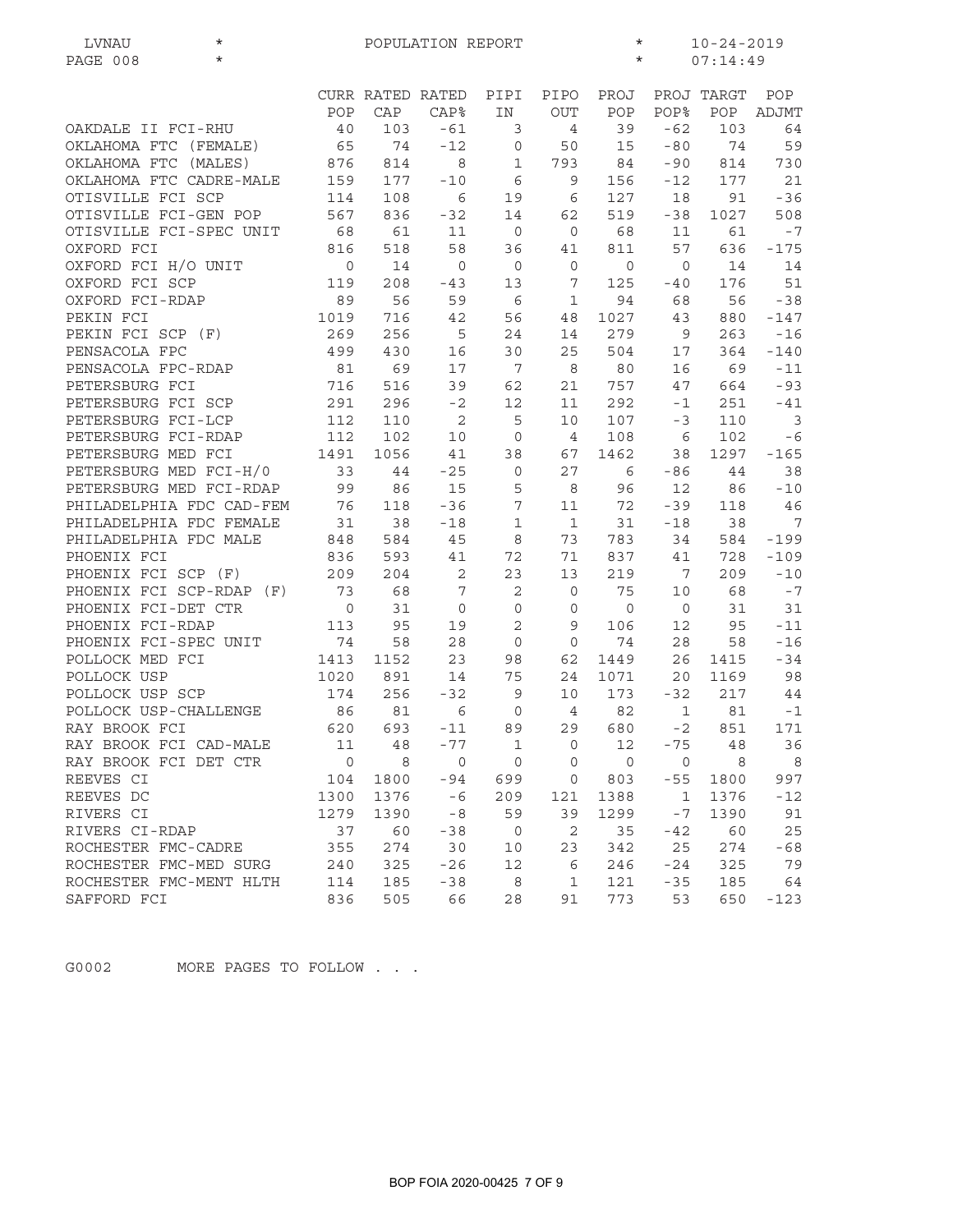| LVNAU<br>$^\star$         | POPULATION REPORT<br>$\star$<br>$10 - 24 - 2019$ |                  |                |                |                |      |                 |            |                |  |  |
|---------------------------|--------------------------------------------------|------------------|----------------|----------------|----------------|------|-----------------|------------|----------------|--|--|
| PAGE 009<br>$\star$       | $^\star$                                         |                  |                |                |                |      |                 |            | 07:14:49       |  |  |
|                           |                                                  |                  |                |                |                |      |                 |            |                |  |  |
|                           |                                                  | CURR RATED RATED |                | PIPI           | PIPO           | PROJ |                 | PROJ TARGT | POP            |  |  |
|                           | POP                                              | CAP              | <b>CAP%</b>    | IN             | <b>OUT</b>     | POP  | POP%            | POP        | ADJMT          |  |  |
| SAFFORD FCI CAD-MALE      | 16                                               | 28               | $-43$          | 3              | 3              | 16   | $-43$           | 28         | 12             |  |  |
| SAFFORD FCI-RDAP          | 97                                               | 90               | 8              | 2              | 3              | 96   | 7               | 90         | $-6$           |  |  |
| SAN DIEGO MCC CAD-MALE    | 97                                               | 96               | $\mathbf 1$    | 10             | 20             | 87   | $-9$            | 96         | $\overline{9}$ |  |  |
| SAN DIEGO MCC-FEMALE      | 42                                               | 40               | 5              | 0              | $\overline{4}$ | 38   | $-5$            | 40         | 2              |  |  |
| SAN DIEGO MCC-MALE        | 755                                              | 446              | 69             | 5              | 46             | 714  | 60              | 446        | $-268$         |  |  |
| SANDSTONE FCI             | 920                                              | 726              | 27             | 57             | 30             | 947  | 30              | 934        | $-13$          |  |  |
| SANDSTONE FCI CAD-MALE    | 57                                               | 80               | $-29$          | $\mathbf 0$    | 6              | 51   | $-36$           | 80         | 29             |  |  |
| SANDSTONE FCI-RDAP        | 98                                               | 128              | $-23$          | 5              | 2              | 101  | $-21$           | 128        | 27             |  |  |
| SANDSTONE FCI-SPEC UNIT   | 68                                               | 62               | 10             | 0              | $\mathbf 0$    | 68   | 10              | 62         | $-6$           |  |  |
| SCHUYLKILL FCI            | 893                                              | 642              | 39             | 68             | 30             | 931  | 45              | 789        | $-142$         |  |  |
| SCHUYLKILL FCI SCP        | 223                                              | 296              | $-25$          | 13             | 5              | 231  | $-22$           | 251        | 20             |  |  |
| SCHUYLKILL FCI-RDAP       | 106                                              | 72               | 47             | 7              | 9              | 104  | 44              | 72         | $-32$          |  |  |
| SEAGOVILLE FCI            | 1402                                             | 1116             | 26             | 36             | 41             | 1397 | 25              | 1436       | 39             |  |  |
| SEAGOVILLE FCI SCP        | 164                                              | 124              | 32             | 20             | 9              | 175  | 41              | 105        | $-70$          |  |  |
| SEAGOVILLE FCI-DET CTR    | 260                                              | 177              | 47             | 0              | 14             | 246  | 39              | 177        | $-69$          |  |  |
| SEAGOVILLE FCI-RDAP       | 188                                              | 148              | 27             | 0              | 1              | 187  | 26              | 148        | $-39$          |  |  |
| SEATAC FDC                | 305                                              | 275              | 11             | 6              | 26             | 285  | 4               | 275        | $-10$          |  |  |
| SEATAC FDC (F)            | 23                                               | 39               | $-41$          | $\overline{c}$ | 2              | 23   | $-41$           | 39         | 16             |  |  |
| SEATAC FDC-CADRE F        | 191                                              | 252              | $-24$          | 15             | 24             | 182  | $-28$           | 252        | 70             |  |  |
| SEATAC FDC-CADRE M        | 207                                              | 252              | $-18$          | 27             | 21             | 213  | $-15$           | 252        | 39             |  |  |
| SHERIDAN FCI              | 917                                              | 679              | 35             | 50             | 38             | 929  | 37              | 834        | $-95$          |  |  |
| SHERIDAN FCI SCP          | 283                                              | 255              | 11             | 58             | 11             | 330  | 29              | 216        | $-114$         |  |  |
| SHERIDAN FCI-DET CTR      | 32                                               | 74               | $-57$          | 13             | 7              | 38   | $-49$           | 74         | 36             |  |  |
| SHERIDAN FCI-HLDOVR       | 164                                              | 114              | 44             | $\overline{0}$ | 13             | 151  | 32              | 114        | $-37$          |  |  |
| SHERIDAN FCI-RDAP         | 110                                              | 101              | 9              | 3              | 5              | 108  | 7               | 101        | $-7$           |  |  |
| SHERIDAN SCP-RDAP         | 248                                              | 129              | 92             | 12             | 9              | 251  | 95              | 129        | $-122$         |  |  |
| SPRINGFIELD MCFP-CADRE    | 423                                              | 406              | $\overline{4}$ | 19             | 19             | 423  | $4\overline{ }$ | 406        | $-17$          |  |  |
| SPRINGFIELD MCFP-MED SURG | 370                                              | 429              | $-14$          | 19             | 9              | 380  | $-11$           | 429        | 49             |  |  |
| SPRINGFIELD MCFP-MH       | 197                                              | 287              | $-31$          | 23             | 7              | 213  | $-26$           | 287        | 74             |  |  |
| SPRINGFIELD MCFP-RDAP     | 3                                                | 15               | $-80$          | 1              | 1              | 3    | $-80$           | 15         | 12             |  |  |
| TAFT CI                   | 1380                                             | 1770             | $-22$          | $\mathbf 0$    | 1128           | 252  | -86             | 1770       | 1518           |  |  |
| TAFT CI SCP               | 294                                              | 585              | $-50$          | 1              | 109            | 186  | $-68$           | 585        | 399            |  |  |
| TALLADEGA FCI             | 843                                              | 624              | 35             | 35             | 33             | 845  | 35              | 767        | $-78$          |  |  |
| TALLADEGA FCI SCP         | 146                                              | 148              | $-1$           | 6              | 7              | 145  | $-2$            | 125        | $-20$          |  |  |
| TALLADEGA FCI SCP-RDAP    | 30                                               | 148              | $-80$          | $\mathbf 0$    | 3              | 27   | $-82$           | 148        | 121            |  |  |
| TALLAHASSEE FCI-DET CTR   | 117                                              | 184              | -36            | 0              | 35             | 82   | $-55$           | 184        | 102            |  |  |
| TALLAHASSEE FCI-FEMALE    | 619                                              | 536              | 15             | 32             | 32             | 619  | 15              | 636        | 17             |  |  |
| TALLAHASSEE FCI-RDAP-FEMA | 101                                              | 92               | 10             | $\overline{4}$ | 0              | 105  | 14              | 92         | $-13$          |  |  |
| TERM ISL FCI-RDAP         | 112                                              | 82               | 37             | $\mathbf{2}$   | 10             | 104  | 27              | 82         | $-22$          |  |  |
| TERMINAL ISL FCI          | 1026                                             | 697              | 47             | 82             | 27             | 1081 | 55              | 897        | $-184$         |  |  |
| TERRE HAUTE FCI           | 836                                              | 508              | 65             | 36             | 45             | 827  | 63              | 624        | $-203$         |  |  |
| TERRE HAUTE FCI SCP       | 324                                              | 331              | $-2$           | 31             | 15             | 340  | 3               | 280        | $-60$          |  |  |
| TERRE HAUTE FCI-CMU       | 35                                               | 50               | $-30$          | 0              | 2              | 33   | $-34$           | 50         | 17             |  |  |
| TERRE HAUTE FCI-MH        | 5                                                | 35               | $-86$          | 1              | 0              | 6    | $-83$           | 35         | 29             |  |  |
| TERRE HAUTE FCI-RDAP      | 90                                               | 61               | 48             | $\overline{4}$ | 4              | 90   | 48              | 61         | $-29$          |  |  |
| TERRE HAUTE USP           | 1100                                             | 810              | 36             | 45             | 37             | 1108 | 37              | 1063       | $-45$          |  |  |
|                           |                                                  |                  |                |                |                |      |                 |            |                |  |  |